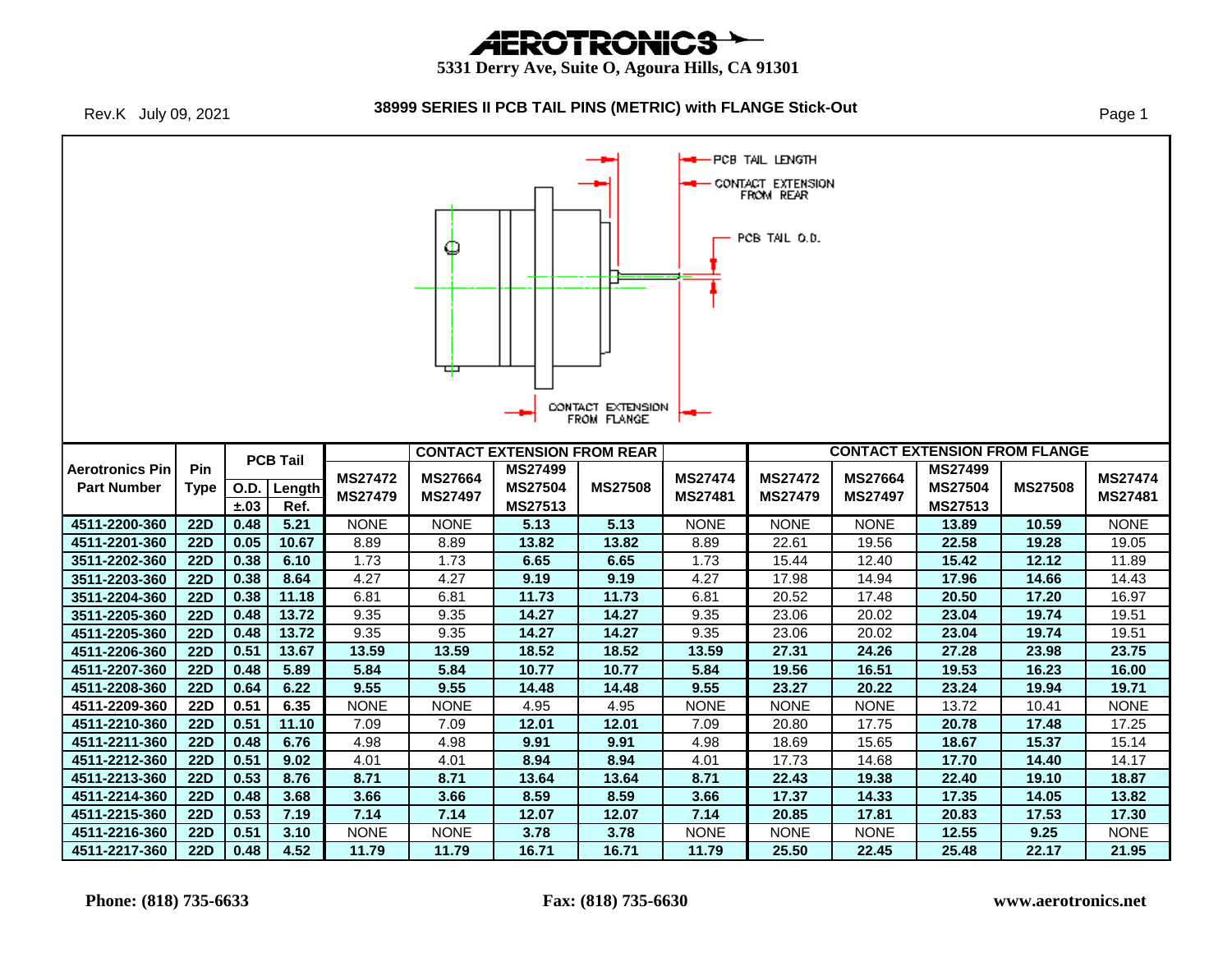Rev.K July 09, 2021

|                                              |                           |      | <b>PCB Tail</b>     |                                  |                                  | <b>CONTACT EXTENSION FROM REAR</b>          |                |                           |                                  |                                  |                                                    | <b>CONTACT EXTENSION FROM FLANGE</b> |                           |
|----------------------------------------------|---------------------------|------|---------------------|----------------------------------|----------------------------------|---------------------------------------------|----------------|---------------------------|----------------------------------|----------------------------------|----------------------------------------------------|--------------------------------------|---------------------------|
| <b>Aerotronics Pin</b><br><b>Part Number</b> | <b>Pin</b><br><b>Type</b> | ±.03 | O.D. Length<br>Ref. | <b>MS27472</b><br><b>MS27479</b> | <b>MS27664</b><br><b>MS27497</b> | <b>MS27499</b><br><b>MS27504</b><br>MS27513 | <b>MS27508</b> | <b>MS27474</b><br>MS27481 | <b>MS27472</b><br><b>MS27479</b> | <b>MS27664</b><br><b>MS27497</b> | <b>MS27499</b><br><b>MS27504</b><br><b>MS27513</b> | <b>MS27508</b>                       | <b>MS27474</b><br>MS27481 |
| 4511-2218-360                                | <b>22D</b>                | 0.51 | 8.53                | 9.22                             | 9.22                             | 14.15                                       | 14.15          | 9.22                      | 22.94                            | 19.89                            | 22.91                                              | 19.61                                | 19.38                     |
| 4511-2220-360                                | <b>22D</b>                | 0.48 | 7.01                | 7.24                             | 7.24                             | 12.17                                       | 12.17          | 7.24                      | 20.96                            | 17.91                            | 20.93                                              | 17.63                                | 17.40                     |
| 4511-2221-360                                | <b>22D</b>                | 0.51 | 7.19                | 26.64                            | 26.64                            | 31.57                                       | 31.57          | 26.64                     | 40.36                            | 37.31                            | 40.34                                              | 37.03                                | 36.80                     |
| 4511-2223-360                                | <b>22D</b>                | 0.64 | 9.27                | 11.96                            | 11.96                            | 16.89                                       | 16.89          | 11.96                     | 25.68                            | 22.63                            | 25.65                                              | 22.35                                | 22.12                     |
| 4511-2225-360                                | <b>22D</b>                | 0.48 | 12.50               | 10.77                            | 10.77                            | 15.70                                       | 15.70          | 10.77                     | 24.49                            | 21.44                            | 24.46                                              | 21.16                                | 20.93                     |
| 4511-2226-360                                | <b>22D</b>                | 0.61 | 2.90                | <b>NONE</b>                      | <b>NONE</b>                      | 3.30                                        | 3.30           | <b>NONE</b>               | <b>NONE</b>                      | <b>NONE</b>                      | 12.07                                              | 8.76                                 | <b>NONE</b>               |
| 4511-2227-360                                | <b>22D</b>                | 0.69 | 5.77                | 11.99                            | 11.99                            | 16.92                                       | 16.92          | 11.99                     | 25.70                            | 22.66                            | 25.68                                              | 22.38                                | 22.15                     |
| 4511-2228-360                                | <b>22D</b>                | 0.64 | 10.06               | 1.04                             | 1.04                             | 5.97                                        | 5.97           | 1.04                      | 14.76                            | 11.71                            | 14.73                                              | 11.43                                | 11.20                     |
| 4511-2229-360                                | <b>22D</b>                | 0.76 | 7.62                | 9.25                             | 9.25                             | 14.17                                       | 14.17          | 9.25                      | 22.96                            | 19.91                            | 22.94                                              | 19.63                                | 19.41                     |
| 4511-2230-360                                | <b>22D</b>                | 0.51 | 5.59                | 1.37                             | 1.37                             | 6.30                                        | 6.30           | 1.37                      | 15.09                            | 12.04                            | 15.06                                              | 11.76                                | 11.53                     |
| 4511-2231-360                                | <b>22D</b>                | 0.51 | 10.34               | 6.38                             | 6.38                             | 11.30                                       | 11.30          | 6.38                      | 20.09                            | 17.04                            | 20.07                                              | 16.76                                | 16.54                     |
| 4511-2232-360                                | <b>22D</b>                | 0.51 | 11.43               | 5.94                             | 5.94                             | 10.87                                       | 10.87          | 5.94                      | 19.66                            | 16.61                            | 19.63                                              | 16.33                                | 16.10                     |
| 4511-2233-360                                | <b>22D</b>                | 0.51 | 11.18               | 5.64                             | 5.64                             | 10.57                                       | 10.57          | 5.64                      | 19.35                            | 16.31                            | 19.33                                              | 16.03                                | 15.80                     |
| 4511-2234-360                                | <b>22D</b>                | 0.51 | 7.04                | 3.07                             | 3.07                             | 8.00                                        | 8.00           | 3.07                      | 16.79                            | 13.74                            | 16.76                                              | 13.46                                | 13.23                     |
| 4511-2235-360                                | <b>22D</b>                | 0.48 | 5.36                | <b>NONE</b>                      | <b>NONE</b>                      | 5.26                                        | 5.26           | <b>NONE</b>               | <b>NONE</b>                      | <b>NONE</b>                      | 14.02                                              | 10.72                                | <b>NONE</b>               |
| 4511-2236-360                                | 22D                       | 0.48 | 4.57                | 4.55                             | 4.55                             | 9.47                                        | 9.47           | 4.55                      | 18.26                            | 15.21                            | 18.24                                              | 14.94                                | 14.71                     |
| 4511-2237-360                                | 22D                       | 0.76 | 19.38               | 15.47                            | 15.47                            | 20.40                                       | 20.40          | 15.47                     | 29.18                            | 26.14                            | 29.16                                              | 25.86                                | 25.63                     |
| 4511-2238-360                                | <b>22D</b>                | 0.76 | 22.68               | 18.77                            | 18.77                            | 23.70                                       | 23.70          | 18.77                     | 32.49                            | 29.44                            | 32.46                                              | 29.16                                | 28.93                     |
| 4511-2239-360                                | <b>22D</b>                | 0.51 | 4.29                | 5.26                             | 5.26                             | 10.19                                       | 10.19          | 5.26                      | 18.97                            | 15.93                            | 18.95                                              | 15.65                                | 15.42                     |
| 4511-2240-360                                | <b>22D</b>                | 0.48 | 3.33                | <b>NONE</b>                      | <b>NONE</b>                      | 3.12                                        | 3.12           | <b>NONE</b>               | <b>NONE</b>                      | <b>NONE</b>                      | 11.89                                              | 8.59                                 | <b>NONE</b>               |
| 4511-2241-360                                | 22D                       | 0.70 | 3.99                | 6.05                             | 6.05                             | 10.97                                       | 10.97          | 6.05                      | 19.76                            | 16.71                            | 19.74                                              | 16.43                                | 16.21                     |
| 4511-2243-360                                | <b>22D</b>                | 0.48 | 3.99                | 5.41                             | 5.41                             | 10.34                                       | 10.34          | 5.41                      | 19.13                            | 16.08                            | 19.10                                              | 15.80                                | 15.57                     |
| 4511-2244-360                                | <b>22D</b>                | 0.51 | 4.57                | 4.52                             | 4.52                             | 9.45                                        | 9.45           | 4.52                      | 18.24                            | 15.19                            | 18.21                                              | 14.91                                | 14.68                     |
| 4511-2245-360                                | <b>22D</b>                | 0.51 | 3.07                | 4.65                             | 4.65                             | 9.58                                        | 9.58           | 4.65                      | 18.36                            | 15.32                            | 18.34                                              | 15.04                                | 14.81                     |
| 4511-2246-360                                | $\overline{22D}$          | 0.48 | 2.39                | 2.34                             | 2.34                             | 7.26                                        | 7.26           | 2.34                      | 16.05                            | 13.00                            | 16.03                                              | 12.73                                | 12.50                     |
| 4511-2247-360                                | <b>22D</b>                | 0.64 | 8.36                | 10.31                            | 10.31                            | 15.24                                       | 15.24          | 10.31                     | 24.03                            | 20.98                            | 24.00                                              | 20.70                                | 20.47                     |
| 4511-2248-360                                | <b>22D</b>                | 0.81 | 10.16               | 10.59                            | 10.59                            | 15.52                                       | 15.52          | 10.59                     | 24.31                            | 21.26                            | 24.28                                              | 20.98                                | 20.75                     |
| 4511-2249-360                                | <b>22D</b>                | 0.56 | 4.32                | 6.73                             | 6.73                             | 11.66                                       | 11.66          | 6.73                      | 20.45                            | 17.40                            | 20.42                                              | 17.12                                | 16.89                     |
| 3511-2250-360                                | <b>22D</b>                | 0.48 | 13.82               | 12.17                            | 12.17                            | 17.09                                       | 17.09          | 12.17                     | 25.88                            | 22.83                            | 25.86                                              | 22.56                                | 22.33                     |
| 4511-2251-360                                | <b>22D</b>                | 0.48 | 5.99                | 10.59                            | 10.59                            | 15.52                                       | 15.52          | 10.59                     | 24.31                            | 21.26                            | 24.28                                              | 20.98                                | 20.75                     |
| 4511-2252-360                                | <b>22D</b>                | 0.48 | 5.21                | 18.92                            | 18.92                            | 23.85                                       | 23.85          | 18.92                     | 32.64                            | 29.59                            | 32.61                                              | 29.31                                | 29.08                     |
| 3511-2253-360                                | $\overline{22D}$          | 0.48 | 12.70               | 15.57                            | 15.57                            | 20.50                                       | 20.50          | 15.57                     | 29.29                            | 26.24                            | 29.26                                              | 25.96                                | 25.73                     |
| 4511-2254-360                                | <b>22D</b>                | 0.64 | 3.68                | 7.09                             | 7.09                             | 12.01                                       | 12.01          | 7.09                      | 20.80                            | 17.75                            | 20.78                                              | 17.48                                | 17.25                     |
| 3511-2255-360                                | <b>22D</b>                | 0.64 | 11.30               | 14.76                            | 14.76                            | 19.69                                       | 19.69          | 14.76                     | 28.47                            | 25.43                            | 28.45                                              | 25.15                                | 24.92                     |
| 4511-2256-360                                | <b>22D</b>                | 0.64 | 8.76                | 12.22                            | 12.22                            | 17.15                                       | 17.15          | 12.22                     | 25.93                            | 22.89                            | 25.91                                              | 22.61                                | 22.38                     |
| 4511-2257-360                                | $\overline{22D}$          | 0.74 | 3.00                | 9.19                             | 9.19                             | 14.12                                       | 14.12          | 9.19                      | 22.91                            | 19.86                            | 22.89                                              | 19.58                                | 19.35                     |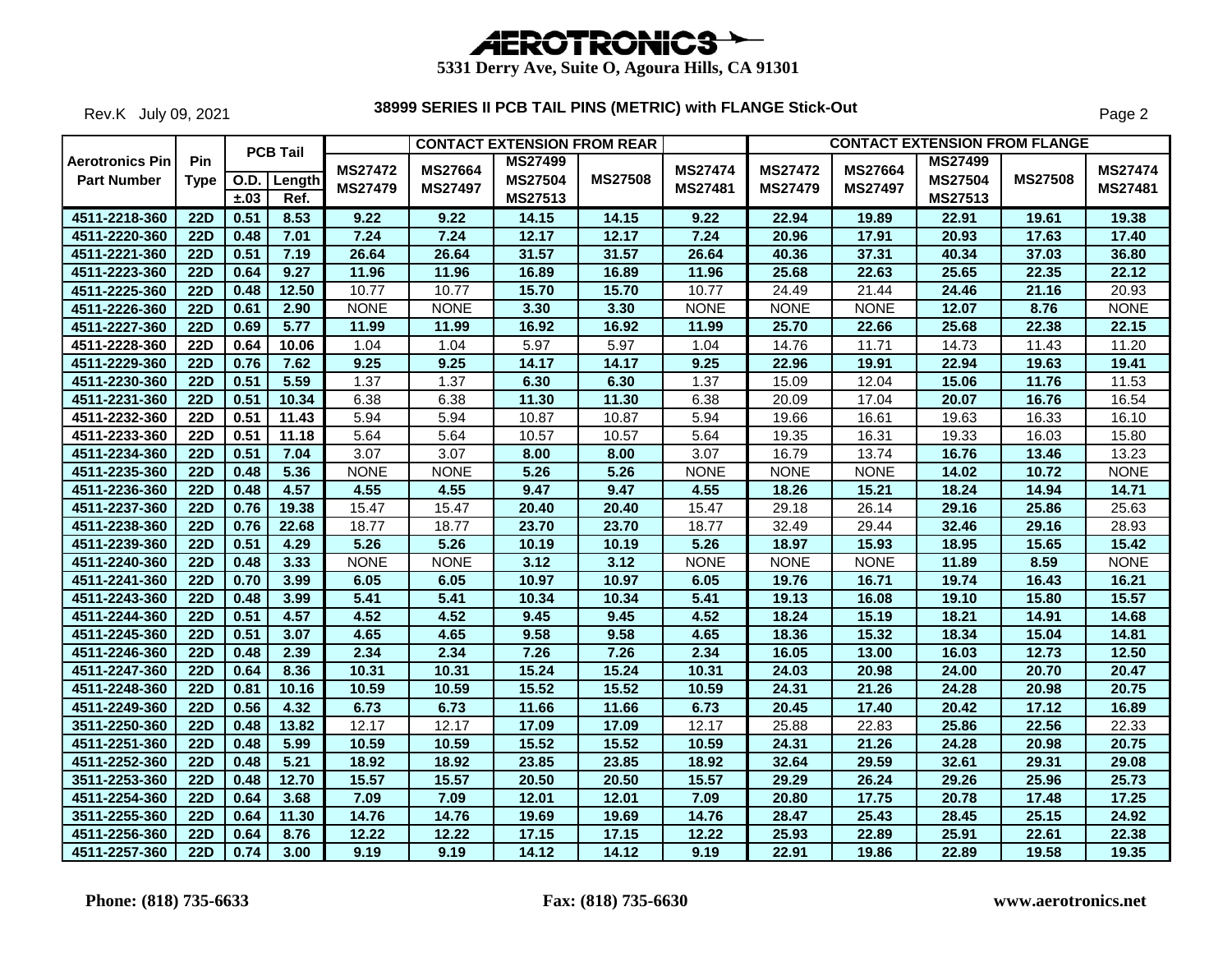Rev.K July 09, 2021

|                                              |                    |      | <b>PCB Tail</b>     |                           |                                  | <b>CONTACT EXTENSION FROM REAR</b>          |                |                           |                                  |                           |                                             | <b>CONTACT EXTENSION FROM FLANGE</b> |                           |
|----------------------------------------------|--------------------|------|---------------------|---------------------------|----------------------------------|---------------------------------------------|----------------|---------------------------|----------------------------------|---------------------------|---------------------------------------------|--------------------------------------|---------------------------|
| <b>Aerotronics Pin</b><br><b>Part Number</b> | Pin<br><b>Type</b> | ±.03 | O.D. Length<br>Ref. | <b>MS27472</b><br>MS27479 | <b>MS27664</b><br><b>MS27497</b> | <b>MS27499</b><br><b>MS27504</b><br>MS27513 | <b>MS27508</b> | <b>MS27474</b><br>MS27481 | <b>MS27472</b><br><b>MS27479</b> | MS27664<br><b>MS27497</b> | <b>MS27499</b><br><b>MS27504</b><br>MS27513 | <b>MS27508</b>                       | <b>MS27474</b><br>MS27481 |
| 4511-2258-360                                | 22D                | 0.64 | 13.84               | 17.20                     | 17.20                            | 22.12                                       | 22.12          | 17.20                     | 30.91                            | 27.86                     | 30.89                                       | 27.58                                | 27.36                     |
| 4511-2259-360                                | 22D                | 0.79 | 19.35               | 15.47                     | 15.47                            | 20.40                                       | 20.40          | 15.47                     | 29.18                            | 26.14                     | 29.16                                       | 25.86                                | 25.63                     |
| 4511-2260-360                                | <b>22D</b>         | 0.64 | 13.08               | 7.04                      | 7.04                             | 11.96                                       | 11.96          | 7.04                      | 20.75                            | 17.70                     | 20.73                                       | 17.42                                | 17.20                     |
| 4511-2261-360                                | <b>22D</b>         | 0.76 | 3.76                | 8.53                      | 8.53                             | 13.46                                       | 13.46          | 8.53                      | 22.25                            | 19.20                     | 22.23                                       | 18.92                                | 18.69                     |
| 4511-2262-360                                | <b>22D</b>         | 0.48 | 3.48                | 7.77                      | 7.77                             | 12.70                                       | 12.70          | 7.77                      | 21.49                            | 18.44                     | 21.46                                       | 18.16                                | 17.93                     |
| 4511-2263-360                                | <b>22D</b>         | 0.48 | 6.38                | 14.45                     | 14.45                            | 19.38                                       | 19.38          | 14.45                     | 28.17                            | 25.12                     | 28.14                                       | 24.84                                | 24.61                     |
| 4511-2264-360                                | <b>22D</b>         | 0.48 | 6.78                | 2.87                      | 2.87                             | 7.80                                        | 7.80           | 2.87                      | 16.59                            | 13.54                     | 16.56                                       | 13.26                                | 13.03                     |
| 4511-2265-360                                | <b>22D</b>         | 0.48 | 10.41               | 10.59                     | 10.59                            | 15.52                                       | 15.52          | 10.59                     | 24.31                            | 21.26                     | 24.28                                       | 20.98                                | 20.75                     |
| 4511-2266-360                                | <b>22D</b>         | 0.48 | 8.76                | 4.90                      | 4.90                             | 9.83                                        | 9.83           | 4.90                      | 18.62                            | 15.57                     | 18.59                                       | 15.29                                | 15.06                     |
| 4511-2267-360                                | 22D                | 0.48 | 10.92               | 7.06                      | 7.06                             | 11.99                                       | 11.99          | 7.06                      | 20.78                            | 17.73                     | 20.75                                       | 17.45                                | 17.22                     |
| 4511-2268-360                                | <b>22D</b>         | 0.48 | 3.86                | <b>NONE</b>               | <b>NONE</b>                      | 4.37                                        | 4.37           | <b>NONE</b>               | <b>NONE</b>                      | <b>NONE</b>               | 13.13                                       | 9.83                                 | <b>NONE</b>               |
| 4511-2269-360                                | <b>22D</b>         | 0.48 | 3.99                | <b>NONE</b>               | <b>NONE</b>                      | 1.57                                        | 1.57           | <b>NONE</b>               | <b>NONE</b>                      | <b>NONE</b>               | 10.34                                       | 7.04                                 | <b>NONE</b>               |
| 4511-2270-360                                | <b>22D</b>         | 0.48 | 4.19                | 8.51                      | 8.51                             | 13.44                                       | 13.44          | 8.51                      | 22.23                            | 19.18                     | 22.20                                       | 18.90                                | 18.67                     |
| 4511-2271-360                                | <b>22D</b>         | 0.64 | 16.00               | 19.41                     | 19.41                            | 24.33                                       | 24.33          | 19.41                     | 33.12                            | 30.07                     | 33.10                                       | 29.79                                | 29.57                     |
| 3511-2272-360                                | 22D                | 0.48 | 19.53               | 15.65                     | 15.65                            | 20.57                                       | 20.57          | 15.65                     | 29.36                            | 26.31                     | 29.34                                       | 26.04                                | 25.81                     |
| 3511-2273-360                                | $\overline{22D}$   | 0.48 | 12.93               | 6.60                      | 6.60                             | 11.53                                       | 11.53          | 6.60                      | 20.32                            | 17.27                     | 20.29                                       | 16.99                                | 16.76                     |
| 4511-2274-360                                | 22D                | 0.48 | 3.30                | 1.04                      | 1.04                             | 5.97                                        | 5.97           | 1.04                      | 14.76                            | 11.71                     | 14.73                                       | 11.43                                | 11.20                     |
| 4511-2275-360                                | <b>22D</b>         | 0.48 | 5.08                | 6.76                      | 6.76                             | 11.68                                       | 11.68          | 6.76                      | 20.47                            | 17.42                     | 20.45                                       | 17.15                                | 16.92                     |
| 4511-2276-360                                | <b>22D</b>         | 0.48 | 9.14                | 9.42                      | 9.42                             | 14.35                                       | 14.35          | 9.42                      | 23.14                            | 20.09                     | 23.11                                       | 19.81                                | 19.58                     |
| 4511-2278-360                                | <b>22D</b>         | 0.48 | 6.10                | 6.53                      | 6.53                             | 11.46                                       | 11.46          | 6.53                      | 20.24                            | 17.20                     | 20.22                                       | 16.92                                | 16.69                     |
| 4511-2279-360                                | <b>22D</b>         | 0.66 | 4.62                | 4.09                      | 4.09                             | 9.02                                        | 9.02           | 4.09                      | 17.81                            | 14.76                     | 17.78                                       | 14.48                                | 14.25                     |
| 3511-2280-360                                | <b>22D</b>         | 0.48 | 14.68               | 12.93                     | 12.93                            | 17.86                                       | 17.86          | 12.93                     | 26.64                            | 23.60                     | 26.62                                       | 23.32                                | 23.09                     |
| 3511-2281-360                                | 22D                | 0.48 | 13.26               | 11.51                     | 11.51                            | 16.43                                       | 16.43          | 11.51                     | 25.22                            | 22.17                     | 25.20                                       | 21.89                                | 21.67                     |
| 4511-2282-360                                | 22D                | 0.48 | 6.10                | 5.92                      | 5.92                             | 10.85                                       | 10.85          | 5.92                      | 19.63                            | 16.59                     | 19.61                                       | 16.31                                | 16.08                     |
| 4511-2283-360                                | <b>22D</b>         | 0.48 | 10.34               | 6.35                      | 6.35                             | 11.28                                       | 11.28          | 6.35                      | 20.07                            | 17.02                     | 20.04                                       | 16.74                                | 16.51                     |
| 4511-2284-360                                | <b>22D</b>         | 0.48 | 5.21                | 0.97                      | 0.97                             | 5.89                                        | 5.89           | 0.97                      | 14.68                            | 11.63                     | 14.66                                       | 11.35                                | 11.13                     |
| 4511-2285-360                                | <b>22D</b>         | 0.48 | 5.21                | 22.56                     | 22.56                            | 27.48                                       | 27.48          | 22.56                     | 36.27                            | 33.22                     | 36.25                                       | 32.94                                | 32.72                     |
| 4511-2286-360                                | 22D                | 0.48 | 8.23                | 31.62                     | 31.62                            | 36.55                                       | 36.55          | 31.62                     | 45.34                            | 42.29                     | 45.31                                       | 42.01                                | 41.78                     |
| 4511-2287-360                                | <b>22D</b>         | 0.48 | 10.44               | 6.45                      | 6.45                             | 11.38                                       | 11.38          | 6.45                      | 20.17                            | 17.12                     | 20.14                                       | 16.84                                | 16.61                     |
| 4511-2288-360                                | <b>22D</b>         | 0.48 | 6.10                | 5.92                      | 5.92                             | 10.85                                       | 10.85          | 5.92                      | 19.63                            | 16.59                     | 19.61                                       | 16.31                                | 16.08                     |
| 3511-2289-360                                | <b>22D</b>         | 0.48 | 13.03               | 25.17                     | 25.17                            | 30.10                                       | 30.10          | 25.17                     | 38.89                            | 35.84                     | 38.86                                       | 35.56                                | 35.33                     |
| 4511-2290-360                                | <b>22D</b>         | 0.48 | 3.56                | <b>NONE</b>               | <b>NONE</b>                      | 3.48                                        | 3.48           | <b>NONE</b>               | <b>NONE</b>                      | <b>NONE</b>               | 12.24                                       | 8.94                                 | <b>NONE</b>               |
| 4511-2291-360                                | <b>22D</b>         | 0.48 | 5.08                | 1.85                      | 1.85                             | 6.78                                        | 6.78           | 1.85                      | 15.57                            | 12.52                     | 15.54                                       | 12.24                                | 12.01                     |
| 4511-2292-360                                | <b>22D</b>         | 0.48 | 5.59                | <b>NONE</b>               | <b>NONE</b>                      | 2.59                                        | 2.59           | <b>NONE</b>               | <b>NONE</b>                      | <b>NONE</b>               | 11.35                                       | 8.05                                 | <b>NONE</b>               |
| 4511-2293-360                                | <b>22D</b>         | 0.48 | 16.33               | 7.32                      | 7.32                             | 12.24                                       | 12.24          | 7.32                      | 21.03                            | 17.98                     | 21.01                                       | 17.70                                | 17.48                     |
| 4511-2294-360                                | <b>22D</b>         | 0.48 | 7.42                | 5.66                      | 5.66                             | 10.59                                       | 10.59          | 5.66                      | 19.38                            | 16.33                     | 19.35                                       | 16.05                                | 15.82                     |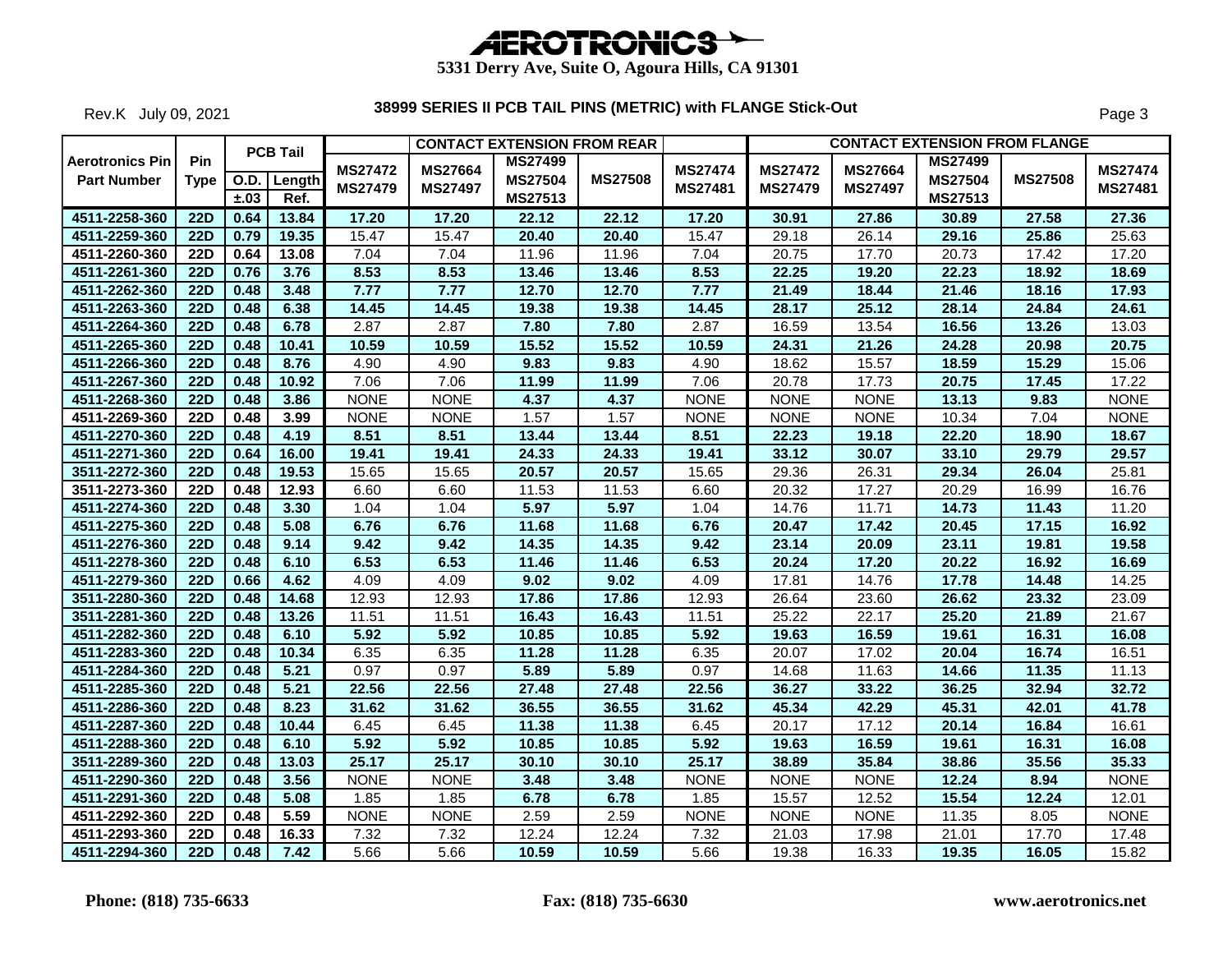**5331 Derry Ave, Suite O, Agoura Hills, CA 91301**

Rev.K July 09, 2021

|                                              |                           |      | <b>PCB Tail</b>       |                           |                                  | <b>CONTACT EXTENSION FROM REAR</b>          |                |                           |                                  |                                  | <b>CONTACT EXTENSION FROM FLANGE</b>        |                |                           |
|----------------------------------------------|---------------------------|------|-----------------------|---------------------------|----------------------------------|---------------------------------------------|----------------|---------------------------|----------------------------------|----------------------------------|---------------------------------------------|----------------|---------------------------|
| <b>Aerotronics Pin</b><br><b>Part Number</b> | <b>Pin</b><br><b>Type</b> | ±.03 | O.D.   Length<br>Ref. | <b>MS27472</b><br>MS27479 | <b>MS27664</b><br><b>MS27497</b> | <b>MS27499</b><br><b>MS27504</b><br>MS27513 | <b>MS27508</b> | <b>MS27474</b><br>MS27481 | <b>MS27472</b><br><b>MS27479</b> | <b>MS27664</b><br><b>MS27497</b> | <b>MS27499</b><br><b>MS27504</b><br>MS27513 | <b>MS27508</b> | <b>MS27474</b><br>MS27481 |
| 4511-2295-360                                | <b>22D</b>                | 0.48 | 6.45                  | 5.51                      | 5.51                             | 10.44                                       | 10.44          | 5.51                      | 19.23                            | 16.18                            | 19.20                                       | 15.90          | 15.67                     |
| 4511-2296-360                                | <b>22D</b>                | 0.48 | 2.18                  | 4.09                      | 4.09                             | 9.02                                        | 9.02           | 4.09                      | 17.81                            | 14.76                            | 17.78                                       | 14.48          | 14.25                     |
| 4511-2297-360                                | <b>22D</b>                | 0.48 | 8.89                  | 4.83                      | 4.83                             | 9.75                                        | 9.75           | 4.83                      | 18.54                            | 15.49                            | 18.52                                       | 15.21          | 14.99                     |
| 4511-2298-360                                | <b>22D</b>                | 0.48 | 11.86                 | 10.11                     | 10.11                            | 15.04                                       | 15.04          | 10.11                     | 23.83                            | 20.78                            | 23.80                                       | 20.50          | 20.27                     |
| 4511-2299-360                                | <b>22D</b>                | 0.48 | 7.37                  | 1.47                      | 1.47                             | 6.40                                        | 6.40           | 1.47                      | 15.19                            | 12.14                            | 15.16                                       | 11.86          | 11.63                     |
| 4511-2253B-360                               | <b>22D</b>                | 0.76 | 6.35                  | 6.60                      | 6.60                             | 11.53                                       | 11.53          | 6.60                      | 20.32                            | 17.27                            | 20.29                                       | 16.99          | 16.76                     |
| 4511-2254B-360                               | <b>22D</b>                | 0.79 | 5.00                  | 5.21                      | 5.21                             | 10.13                                       | 10.13          | 5.21                      | 18.92                            | 15.88                            | 18.90                                       | 15.60          | 15.37                     |
| 4511-2255B-360                               | <b>22D</b>                | 0.48 | 4.32                  | 8.20                      | 8.20                             | 13.13                                       | 13.13          | 8.20                      | 21.92                            | 18.87                            | 21.89                                       | 18.59          | 18.36                     |
| 4511-2256B-360                               | <b>22D</b>                | 0.48 | 6.50                  | 10.13                     | 10.13                            | 15.06                                       | 15.06          | 10.13                     | 23.85                            | 20.80                            | 23.83                                       | 20.52          | 20.29                     |
| 4511-2257B-360                               | <b>22D</b>                | 0.48 | 7.87                  | 7.70                      | 7.70                             | 12.62                                       | 12.62          | 7.70                      | 21.41                            | 18.36                            | 21.39                                       | 18.08          | 17.86                     |
| 4511-2258B-360                               | <b>22D</b>                | 0.48 | 3.76                  | 2.06                      | 2.06                             | 6.99                                        | 6.99           | 2.06                      | 15.77                            | 12.73                            | 15.75                                       | 12.45          | 12.22                     |
| 3511-2259B-360                               | <b>22D</b>                | 0.48 | 11.43                 | 4.67                      | 4.67                             | 9.60                                        | 9.60           | 4.67                      | 18.39                            | 15.34                            | 18.36                                       | 15.06          | 14.83                     |
| 4511-2260B-360                               | <b>22D</b>                | 0.48 | 11.94                 | 7.95                      | 7.95                             | 12.88                                       | 12.88          | 7.95                      | 21.67                            | 18.62                            | 21.64                                       | 18.34          | 18.11                     |
| 4511-2261B-360                               | <b>22D</b>                | 0.48 | 7.24                  | 7.70                      | 7.70                             | 12.62                                       | 12.62          | 7.70                      | 21.41                            | 18.36                            | 21.39                                       | 18.08          | 17.86                     |
| 4511-2262B-360                               | <b>22D</b>                | 0.48 | 7.24                  | 7.54                      | 7.54                             | 12.47                                       | 12.47          | 7.54                      | 21.26                            | 18.21                            | 21.23                                       | 17.93          | 17.70                     |
| 4511-2263B-360                               | 22D                       | 0.48 | 6.73                  | 4.98                      | 4.98                             | 9.91                                        | 9.91           | 4.98                      | 18.69                            | 15.65                            | 18.67                                       | 15.37          | 15.14                     |
| 4511-2264B-360                               | 22D                       | 0.48 | 3.00                  | 4.67                      | 4.67                             | 9.60                                        | 9.60           | 4.67                      | 18.39                            | 15.34                            | 18.36                                       | 15.06          | 14.83                     |
| 4511-2265B-360                               | <b>22D</b>                | 0.48 | 12.50                 | 10.77                     | 10.77                            | 15.70                                       | 15.70          | 10.77                     | 24.49                            | 21.44                            | 24.46                                       | 21.16          | 20.93                     |
| 4511-2266B-360                               | <b>22D</b>                | 0.48 | 14.55                 | 12.83                     | 12.83                            | 17.75                                       | 17.75          | 12.83                     | 26.54                            | 23.50                            | 26.52                                       | 23.22          | 22.99                     |
| 4511-2267B-360                               | <b>22D</b>                | 0.48 | 11.25                 | 9.53                      | 9.53                             | 14.45                                       | 14.45          | 9.53                      | 23.24                            | 20.19                            | 23.22                                       | 19.91          | 19.69                     |
| 4511-2268B-360                               | 22D                       | 0.48 | 9.02                  | 21.97                     | 21.97                            | 26.90                                       | 26.90          | 21.97                     | 35.69                            | 32.64                            | 35.66                                       | 32.36          | 32.13                     |
| 4511-2269B-360                               | <b>22D</b>                | 0.48 | 8.00                  | 4.01                      | 4.01                             | 8.94                                        | 8.94           | 4.01                      | 17.73                            | 14.68                            | 17.70                                       | 14.40          | 14.17                     |
| 4511-2270B-360                               | <b>22D</b>                | 0.48 | 2.54                  | 4.22                      | 4.22                             | 9.14                                        | 9.14           | 4.22                      | 17.93                            | 14.88                            | 17.91                                       | 14.61          | 14.38                     |
| 4511-2271B-360                               | <b>22D</b>                | 0.48 | 7.24                  | 7.19                      | 7.19                             | 12.12                                       | 12.12          | 7.19                      | 20.90                            | 17.86                            | 20.88                                       | 17.58          | 17.35                     |
| 4511-2272B-360                               | $\overline{22D}$          | 0.48 | 15.19                 | 11.76                     | 11.76                            | 16.69                                       | 16.69          | 11.76                     | 25.48                            | 22.43                            | 25.45                                       | 22.15          | 21.92                     |
| 4511-2273B-360                               | <b>22D</b>                | 0.48 | 3.18                  | <b>NONE</b>               | <b>NONE</b>                      | 1.83                                        | 1.83           | <b>NONE</b>               | <b>NONE</b>                      | <b>NONE</b>                      | 10.59                                       | 7.29           | <b>NONE</b>               |
| 4511-2274B-360                               | <b>22D</b>                | 0.48 | 11.33                 | 7.44                      | 7.44                             | 12.37                                       | 12.37          | 7.44                      | 21.16                            | 18.11                            | 21.13                                       | 17.83          | 17.60                     |
| 4511-2275B-360                               | <b>22D</b>                | 0.48 | 11.81                 | 7.82                      | 7.82                             | 12.75                                       | 12.75          | 7.82                      | 21.54                            | 18.49                            | 21.51                                       | 18.21          | 17.98                     |
| 4511-2276B-360                               | <b>22D</b>                | 0.48 | 11.13                 | 14.05                     | 14.05                            | 18.97                                       | 18.97          | 14.05                     | 27.76                            | 24.71                            | 27.74                                       | 24.43          | 24.21                     |
| 4511-2277B-360                               | <b>22D</b>                | 0.48 | 18.92                 | 30.89                     | 30.89                            | 35.81                                       | 35.81          | 30.89                     | 44.60                            | 41.55                            | 44.58                                       | 41.28          | 41.05                     |
| 4511-2278B-360                               | <b>22D</b>                | 0.48 | 10.82                 | 6.83                      | 6.83                             | 11.76                                       | 11.76          | 6.83                      | 20.55                            | 17.50                            | 20.52                                       | 17.22          | 16.99                     |
| 4511-2279B-360                               | <b>22D</b>                | 0.48 | 9.93                  | 8.18                      | 8.18                             | 13.11                                       | 13.11          | 8.18                      | 21.89                            | 18.85                            | 21.87                                       | 18.57          | 18.34                     |
| 4511-2281B-360                               | <b>22D</b>                | 0.48 | 5.28                  | 5.31                      | 5.31                             | 10.24                                       | 10.24          | 5.31                      | 19.02                            | 15.98                            | 19.00                                       | 15.70          | 15.47                     |
| 4511-2282B-360                               | <b>22D</b>                | 0.48 | 3.99                  | 12.19                     | 12.19                            | 17.12                                       | 17.12          | 12.19                     | 25.91                            | 22.86                            | 25.88                                       | 22.58          | 22.35                     |
| 4511-2283B-360                               | <b>22D</b>                | 0.48 | 4.75                  | 3.00                      | 3.00                             | 7.92                                        | 7.92           | 3.00                      | 16.71                            | 13.67                            | 16.69                                       | 13.39          | 13.16                     |
| 4511-2284B-360                               | $\overline{22D}$          | 0.48 | 8.03                  | 3.15                      | 3.15                             | 8.08                                        | 8.08           | 3.15                      | 16.87                            | 13.82                            | 16.84                                       | 13.54          | 13.31                     |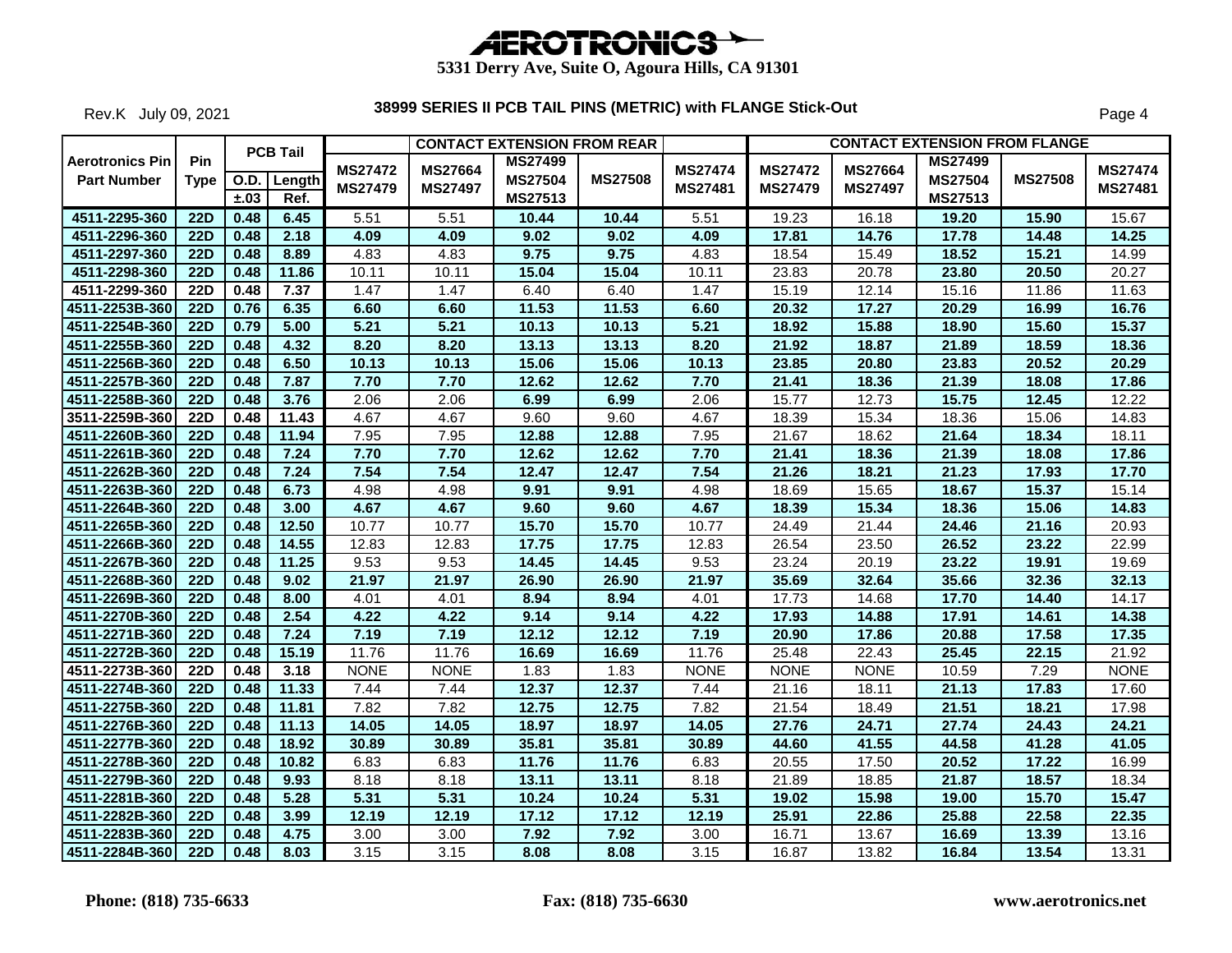

Rev.K July 09, 2021

|                                              |                    |      | <b>PCB Tail</b>     |                                  |                                  | <b>CONTACT EXTENSION FROM REAR</b>   |                |                                  |                                  |                                  | <b>CONTACT EXTENSION FROM FLANGE</b>        |                |                           |
|----------------------------------------------|--------------------|------|---------------------|----------------------------------|----------------------------------|--------------------------------------|----------------|----------------------------------|----------------------------------|----------------------------------|---------------------------------------------|----------------|---------------------------|
| <b>Aerotronics Pin</b><br><b>Part Number</b> | Pin<br><b>Type</b> | ±.03 | O.D. Length<br>Ref. | <b>MS27472</b><br><b>MS27479</b> | <b>MS27664</b><br><b>MS27497</b> | <b>MS27499</b><br>MS27504<br>MS27513 | <b>MS27508</b> | <b>MS27474</b><br><b>MS27481</b> | <b>MS27472</b><br><b>MS27479</b> | <b>MS27664</b><br><b>MS27497</b> | <b>MS27499</b><br><b>MS27504</b><br>MS27513 | <b>MS27508</b> | <b>MS27474</b><br>MS27481 |
| 4511-2285B-360                               | 22D                | 0.48 | 4.93                | 9.50                             | 9.50                             | 14.43                                | 14.43          | 9.50                             | 23.22                            | 20.17                            | 23.19                                       | 19.89          | 19.66                     |
| 4511-2286B-360                               | <b>22D</b>         | 0.48 | 4.88                | 10.24                            | 10.24                            | 15.16                                | 15.16          | 10.24                            | 23.95                            | 20.90                            | 23.93                                       | 20.62          | 20.40                     |
| 4511-2287B-360                               | <b>22D</b>         | 0.48 | 10.67               | 8.92                             | 8.92                             | 13.84                                | 13.84          | 8.92                             | 22.63                            | 19.58                            | 22.61                                       | 19.30          | 19.08                     |
| 4511-2288B-360                               | <b>22D</b>         | 0.48 | 3.10                | <b>NONE</b>                      | <b>NONE</b>                      | 3.78                                 | 3.78           | <b>NONE</b>                      | <b>NONE</b>                      | <b>NONE</b>                      | 12.55                                       | 9.25           | <b>NONE</b>               |
| 4511-2289B-360                               | <b>22D</b>         | 0.48 | 6.35                | 14.43                            | 14.43                            | 19.35                                | 19.35          | 14.43                            | 28.14                            | 25.10                            | 28.12                                       | 24.82          | 24.59                     |
| 4511-2290B-360                               | <b>22D</b>         | 0.48 | 5.66                | 1.42                             | 1.42                             | 6.35                                 | 6.35           | 1.42                             | 15.14                            | 12.09                            | 15.11                                       | 11.81          | 11.58                     |
| 4511-2291B-360                               | <b>22D</b>         | 0.48 | 7.47                | <b>NONE</b>                      | <b>NONE</b>                      | 3.35                                 | 3.35           | <b>NONE</b>                      | <b>NONE</b>                      | <b>NONE</b>                      | 12.12                                       | 8.81           | <b>NONE</b>               |
| 4511-2292B-360                               | <b>22D</b>         | 0.48 | 10.01               | 0.97                             | 0.97                             | 5.89                                 | 5.89           | 0.97                             | 14.68                            | 11.63                            | 14.66                                       | 11.35          | 11.13                     |
| 4511-2293B-360                               | <b>22D</b>         | 0.48 | 2.54                | 4.27                             | 4.27                             | 9.19                                 | 9.19           | 4.27                             | 17.98                            | 14.94                            | 17.96                                       | 14.66          | 14.43                     |
| 4511-2294B-360                               | $\overline{22D}$   | 0.48 | 10.92               | 9.09                             | 9.09                             | 14.02                                | 14.02          | 9.09                             | 22.81                            | 19.76                            | 22.78                                       | 19.48          | 19.25                     |
| 4511-2295B-360                               | <b>22D</b>         | 0.48 | 5.77                | 5.72                             | 5.72                             | 10.64                                | 10.64          | 5.72                             | 19.43                            | 16.38                            | 19.41                                       | 16.10          | 15.88                     |
| 4511-2296B-360                               | <b>22D</b>         | 0.48 | 7.49                | <b>NONE</b>                      | <b>NONE</b>                      | 5.00                                 | 5.00           | <b>NONE</b>                      | <b>NONE</b>                      | <b>NONE</b>                      | 13.77                                       | 10.46          | <b>NONE</b>               |
| 4511-2297B-360                               | <b>22D</b>         | 0.48 | 13.00               | 11.25                            | 11.25                            | 16.18                                | 16.18          | 11.25                            | 24.97                            | 21.92                            | 24.94                                       | 21.64          | 21.41                     |
| 4511-2298B-360                               | 22D                | 0.48 | 7.21                | 5.38                             | 5.38                             | 10.31                                | 10.31          | 5.38                             | 19.10                            | 16.05                            | 19.08                                       | 15.77          | 15.54                     |
| 4511-2299B-360                               | <b>22D</b>         | 0.48 | 8.69                | 8.66                             | 8.66                             | 13.59                                | 13.59          | 8.66                             | 22.38                            | 19.33                            | 22.35                                       | 19.05          | 18.82                     |
| 4511-2200-361                                | 22M                | 0.51 | 11.43               | 5.66                             | 5.66                             | 10.59                                | 10.59          | 5.66                             | 19.38                            | 16.33                            | 19.35                                       | 16.05          | 15.82                     |
| 4511-2201-361                                | <b>22M</b>         | 0.56 | 4.75                | 8.13                             | 8.13                             | 13.06                                | 13.06          | 8.13                             | 21.84                            | 18.80                            | 21.82                                       | 18.52          | 18.29                     |
| 3511-2202-361                                | <b>22M</b>         | 0.48 | 14.27               | 13.36                            | 13.36                            | 18.29                                | 18.29          | 13.36                            | 27.08                            | 24.03                            | 27.05                                       | 23.75          | 23.52                     |
| 4511-2202-361                                | <b>22M</b>         | 0.48 | 14.27               | 13.36                            | 13.36                            | 18.29                                | 18.29          | 13.36                            | 27.08                            | 24.03                            | 27.05                                       | 23.75          | 23.52                     |
| 1511-2203-361                                | <b>22M</b>         | 0.48 | 9.60                | 5.89                             | 5.89                             | 10.82                                | 10.82          | 5.89                             | 19.61                            | 16.56                            | 19.58                                       | 16.28          | 16.05                     |
| 3511-2203-361                                | <b>22M</b>         | 0.48 | 9.60                | 5.89                             | 5.89                             | 10.82                                | 10.82          | 5.89                             | 19.61                            | 16.56                            | 19.58                                       | 16.28          | 16.05                     |
| 4511-2203-361                                | 22M                | 0.48 | 9.60                | 5.89                             | 5.89                             | 10.82                                | 10.82          | 5.89                             | 19.61                            | 16.56                            | 19.58                                       | 16.28          | 16.05                     |
| 4511-2204-361                                | <b>22M</b>         | 0.48 | 7.75                | 23.50                            | 23.50                            | 28.42                                | 28.42          | 23.50                            | 37.21                            | 34.16                            | 37.19                                       | 33.88          | 33.66                     |
| 4511-2205-361                                | <b>22M</b>         | 0.48 | 7.75                | 1.60                             | 1.60                             | 6.53                                 | 6.53           | 1.60                             | 15.32                            | 12.27                            | 15.29                                       | 11.99          | 11.76                     |
| 1511-2206-361                                | <b>22M</b>         | 0.48 | 12.42               | 8.74                             | 8.74                             | 13.67                                | 13.67          | 8.74                             | 22.45                            | 19.41                            | 22.43                                       | 19.13          | 18.90                     |
| 3511-2206-361                                | <b>22M</b>         | 0.48 | 12.42               | 8.74                             | 8.74                             | 13.67                                | 13.67          | 8.74                             | 22.45                            | 19.41                            | 22.43                                       | 19.13          | 18.90                     |
| 4511-2206-361                                | <b>22M</b>         | 0.48 | 12.42               | 8.74                             | 8.74                             | 13.67                                | 13.67          | 8.74                             | 22.45                            | 19.41                            | 22.43                                       | 19.13          | 18.90                     |
| 3511-2207-361                                | <b>22M</b>         | 0.48 | 19.41               | 17.65                            | 17.65                            | 22.58                                | 22.58          | 17.65                            | 31.37                            | 28.32                            | 31.34                                       | 28.04          | 27.81                     |
| 4511-2207-361                                | <b>22M</b>         | 0.48 | 19.41               | 17.65                            | 17.65                            | 22.58                                | 22.58          | 17.65                            | 31.37                            | 28.32                            | 31.34                                       | 28.04          | 27.81                     |
| 4511-2208-361                                | 22M                | 0.48 | 5.08                | 1.85                             | 1.85                             | 6.78                                 | 6.78           | 1.85                             | 15.57                            | 12.52                            | 15.54                                       | 12.24          | 12.01                     |
| 4511-2209-361                                | <b>22M</b>         | 0.64 | 9.98                | 0.97                             | 0.97                             | 5.89                                 | 5.89           | 0.97                             | 14.68                            | 11.63                            | 14.66                                       | 11.35          | 11.13                     |
| 4511-2210-361                                | <b>22M</b>         | 0.48 | 3.91                | <b>NONE</b>                      | <b>NONE</b>                      | 1.57                                 | 1.57           | <b>NONE</b>                      | <b>NONE</b>                      | <b>NONE</b>                      | 10.34                                       | 7.04           | <b>NONE</b>               |
| 3511-2211-361                                | <b>22M</b>         | 0.48 | 7.62                | 2.64                             | 2.64                             | 7.57                                 | 7.57           | 2.64                             | 16.36                            | 13.31                            | 16.33                                       | 13.03          | 12.80                     |
| 4511-2211-361                                | <b>22M</b>         | 0.48 | 7.62                | 2.64                             | 2.64                             | 7.57                                 | 7.57           | 2.64                             | 16.36                            | 13.31                            | 16.33                                       | 13.03          | 12.80                     |
| 4511-2212-361                                | <b>22M</b>         | 0.51 | 8.94                | 3.99                             | 3.99                             | 8.92                                 | 8.92           | 3.99                             | 17.70                            | 14.66                            | 17.68                                       | 14.38          | 14.15                     |
| 4511-2213-361                                | 22M                | 0.48 | 11.28               | 7.44                             | 7.44                             | 12.37                                | 12.37          | 7.44                             | 21.16                            | 18.11                            | 21.13                                       | 17.83          | 17.60                     |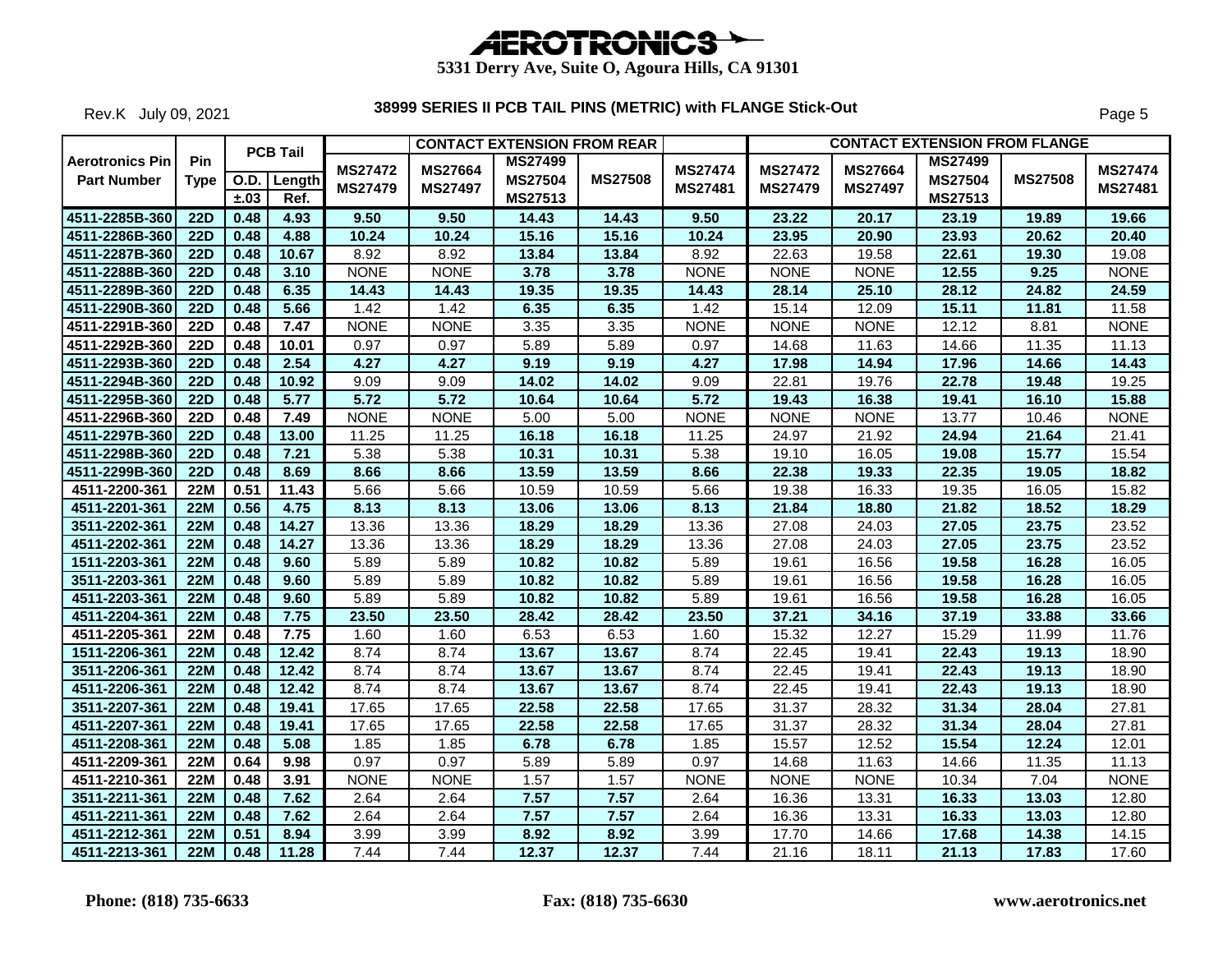Rev.K July 09, 2021

|                                              |             |                     | <b>PCB Tail</b> |                                  |                                  | <b>CONTACT EXTENSION FROM REAR</b>          |                |                                  |                                  | <b>CONTACT EXTENSION FROM FLANGE</b> |                                             |                |                           |
|----------------------------------------------|-------------|---------------------|-----------------|----------------------------------|----------------------------------|---------------------------------------------|----------------|----------------------------------|----------------------------------|--------------------------------------|---------------------------------------------|----------------|---------------------------|
| <b>Aerotronics Pin</b><br><b>Part Number</b> | Pin<br>Type | <b>O.D.</b><br>±.03 | Length<br>Ref.  | <b>MS27472</b><br><b>MS27479</b> | <b>MS27664</b><br><b>MS27497</b> | <b>MS27499</b><br><b>MS27504</b><br>MS27513 | <b>MS27508</b> | <b>MS27474</b><br><b>MS27481</b> | <b>MS27472</b><br><b>MS27479</b> | MS27664<br><b>MS27497</b>            | <b>MS27499</b><br><b>MS27504</b><br>MS27513 | <b>MS27508</b> | <b>MS27474</b><br>MS27481 |
| 4511-2214-361                                | 22M         | 0.48                | 2.29            | 8.46                             | 8.46                             | 13.39                                       | 13.39          | 8.46                             | 22.17                            | 19.13                                | 22.15                                       | 18.85          | 18.62                     |
| 4511-2215-361                                | <b>22M</b>  | 0.48                | 4.09            | <b>NONE</b>                      | <b>NONE</b>                      | 5.28                                        | 5.28           | <b>NONE</b>                      | <b>NONE</b>                      | <b>NONE</b>                          | 14.05                                       | 10.74          | <b>NONE</b>               |
| 1511-2216-361                                | <b>22M</b>  | 0.48                | 8.94            | 5.03                             | 5.03                             | 9.96                                        | 9.96           | 5.03                             | 18.75                            | 15.70                                | 18.72                                       | 15.42          | 15.19                     |
| 1511-2217-361                                | <b>22M</b>  | 0.48                | 3.00            | 4.70                             | 4.70                             | 9.63                                        | 9.63           | 4.70                             | 18.42                            | 15.37                                | 18.39                                       | 15.09          | 14.86                     |
| 4511-2218-361                                | <b>22M</b>  | 0.48                | 3.51            | 5.21                             | 5.21                             | 10.13                                       | 10.13          | 5.21                             | 18.92                            | 15.88                                | 18.90                                       | 15.60          | 15.37                     |
| 4511-2219-361                                | <b>22M</b>  | 0.48                | 3.99            | 5.69                             | 5.69                             | 10.62                                       | 10.62          | 5.69                             | 19.41                            | 16.36                                | 19.38                                       | 16.08          | 15.85                     |
| 4511-2221-361                                | <b>22M</b>  | 0.48                | 4.50            | 6.20                             | 6.20                             | 11.13                                       | 11.13          | 6.20                             | 19.91                            | 16.87                                | 19.89                                       | 16.59          | 16.36                     |
| 4511-2223-361                                | <b>22M</b>  | 0.48                | 5.00            | 6.71                             | 6.71                             | 11.63                                       | 11.63          | 6.71                             | 20.42                            | 17.37                                | 20.40                                       | 17.09          | 16.87                     |
| 4511-2225-361                                | <b>22M</b>  | 0.48                | 5.51            | 7.21                             | 7.21                             | 12.14                                       | 12.14          | 7.21                             | 20.93                            | 17.88                                | 20.90                                       | 17.60          | 17.37                     |
| 4511-2226-361                                | <b>22M</b>  | 0.48                | 14.55           | 12.83                            | 12.83                            | 17.75                                       | 17.75          | 12.83                            | 26.54                            | 23.50                                | 26.52                                       | 23.22          | 22.99                     |
| 4511-2227-361                                | <b>22M</b>  | 0.48                | 5.99            | 7.70                             | 7.70                             | 12.62                                       | 12.62          | 7.70                             | 21.41                            | 18.36                                | 21.39                                       | 18.08          | 17.86                     |
| 4511-2228-361                                | <b>22M</b>  | 0.48                | 6.78            | 7.04                             | 7.04                             | 11.96                                       | 11.96          | 7.04                             | 20.75                            | 17.70                                | 20.73                                       | 17.42          | 17.20                     |
| 4511-2229-361                                | <b>22M</b>  | 0.51                | 7.26            | 7.44                             | 7.44                             | 12.37                                       | 12.37          | 7.44                             | 21.16                            | 18.11                                | 21.13                                       | 17.83          | 17.60                     |
| 3591-2230-361                                | 22M         | 0.46                | 9.98            | 0.97                             | 0.97                             | 5.89                                        | 5.89           | 0.97                             | 14.68                            | 11.63                                | 14.66                                       | 11.35          | 11.13                     |
| 3591-2231-361                                | <b>22M</b>  | 0.46                | 16.33           | 7.32                             | 7.32                             | 12.24                                       | 12.24          | 7.32                             | 21.03                            | 17.98                                | 21.01                                       | 17.70          | 17.48                     |
| 3591-2232-361                                | 22M         | 0.46                | 7.44            | <b>NONE</b>                      | <b>NONE</b>                      | 3.35                                        | 3.35           | <b>NONE</b>                      | <b>NONE</b>                      | <b>NONE</b>                          | 12.12                                       | 8.81           | <b>NONE</b>               |
| 3591-2233-361                                | 22M         | 0.64                | 9.98            | 0.97                             | 0.97                             | 5.89                                        | 5.89           | 0.97                             | 14.68                            | 11.63                                | 14.66                                       | 11.35          | 11.13                     |
| 3591-2234-361                                | <b>22M</b>  | 0.46                | 16.33           | 7.32                             | 7.32                             | 12.24                                       | 12.24          | 7.32                             | 21.03                            | 17.98                                | 21.01                                       | 17.70          | 17.48                     |
| 3591-2235-361                                | <b>22M</b>  | 0.46                | 7.44            | <b>NONE</b>                      | <b>NONE</b>                      | 3.35                                        | 3.35           | <b>NONE</b>                      | <b>NONE</b>                      | <b>NONE</b>                          | 12.12                                       | 8.81           | <b>NONE</b>               |
| 3591-2236-361                                | <b>22M</b>  | 0.64                | 9.98            | 0.97                             | 0.97                             | 5.89                                        | 5.89           | 0.97                             | 14.68                            | 11.63                                | 14.66                                       | 11.35          | 11.13                     |
| 4511-2240-361                                | <b>22M</b>  | 0.48                | 3.00            | 5.54                             | 5.54                             | 10.46                                       | 10.46          | 5.54                             | 19.25                            | 16.21                                | 19.23                                       | 15.93          | 15.70                     |
| 4511-2241-361                                | <b>22M</b>  | 0.48                | 3.51            | 6.05                             | 6.05                             | 10.97                                       | 10.97          | 6.05                             | 19.76                            | 16.71                                | 19.74                                       | 16.43          | 16.21                     |
| 4511-2242-361                                | 22M         | 0.48                | 3.99            | 6.53                             | 6.53                             | 11.46                                       | 11.46          | 6.53                             | 20.24                            | 17.20                                | 20.22                                       | 16.92          | 16.69                     |
| 4511-2243-361                                | <b>22M</b>  | 0.48                | 4.50            | 7.04                             | 7.04                             | 11.96                                       | 11.96          | 7.04                             | 20.75                            | 17.70                                | 20.73                                       | 17.42          | 17.20                     |
| 4511-2244-361                                | <b>22M</b>  | 0.48                | 5.00            | 7.54                             | 7.54                             | 12.47                                       | 12.47          | 7.54                             | 21.26                            | 18.21                                | 21.23                                       | 17.93          | 17.70                     |
| 4511-2245-361                                | <b>22M</b>  | 0.48                | 5.51            | 8.05                             | 8.05                             | 12.98                                       | 12.98          | 8.05                             | 21.77                            | 18.72                                | 21.74                                       | 18.44          | 18.21                     |
| 4511-2246-361                                | <b>22M</b>  | 0.48                | 5.99            | 8.53                             | 8.53                             | 13.46                                       | 13.46          | 8.53                             | 22.25                            | 19.20                                | 22.23                                       | 18.92          | 18.69                     |
| 4511-2247-361                                | 22M         | 0.51                | 19.53           | 15.60                            | 15.60                            | 20.52                                       | 20.52          | 15.60                            | 29.31                            | 26.26                                | 29.29                                       | 25.98          | 25.76                     |
| 4511-2248-361                                | <b>22M</b>  | 0.48                | 8.08            | 11.84                            | 11.84                            | 16.76                                       | 16.76          | 11.84                            | 25.55                            | 22.50                                | 25.53                                       | 22.23          | 22.00                     |
| 4511-2249-361                                | <b>22M</b>  | 0.48                | 10.49           | 8.92                             | 8.92                             | 13.84                                       | 13.84          | 8.92                             | 22.63                            | 19.58                                | 22.61                                       | 19.30          | 19.08                     |
| 1511-2250-361                                | <b>22M</b>  | 0.48                | 12.75           | 6.60                             | 6.60                             | 11.53                                       | 11.53          | 6.60                             | 20.32                            | 17.27                                | 20.29                                       | 16.99          | 16.76                     |
| 3511-2250-361                                | <b>22M</b>  | 0.48                | 12.75           | 6.60                             | 6.60                             | 11.53                                       | 11.53          | 6.60                             | 20.32                            | 17.27                                | 20.29                                       | 16.99          | 16.76                     |
| 4511-2251-361                                | <b>22M</b>  | 0.48                | 6.76            | 3.05                             | 3.05                             | 7.98                                        | 7.98           | 3.05                             | 16.76                            | 13.72                                | 16.74                                       | 13.44          | 13.21                     |
| 4511-2252-361                                | <b>22M</b>  | 0.48                | 5.92            | <b>NONE</b>                      | <b>NONE</b>                      | 4.70                                        | 4.70           | <b>NONE</b>                      | <b>NONE</b>                      | <b>NONE</b>                          | 13.46                                       | 10.16          | <b>NONE</b>               |
| 1511-2254-361                                | <b>22M</b>  | 0.48                | 19.35           | 15.65                            | 15.65                            | 20.57                                       | 20.57          | 15.65                            | 29.36                            | 26.31                                | 29.34                                       | 26.04          | 25.81                     |
| 3511-2254-361                                | <b>22M</b>  | 0.48                | 19.35           | 15.65                            | 15.65                            | 20.57                                       | 20.57          | 15.65                            | 29.36                            | 26.31                                | 29.34                                       | 26.04          | 25.81                     |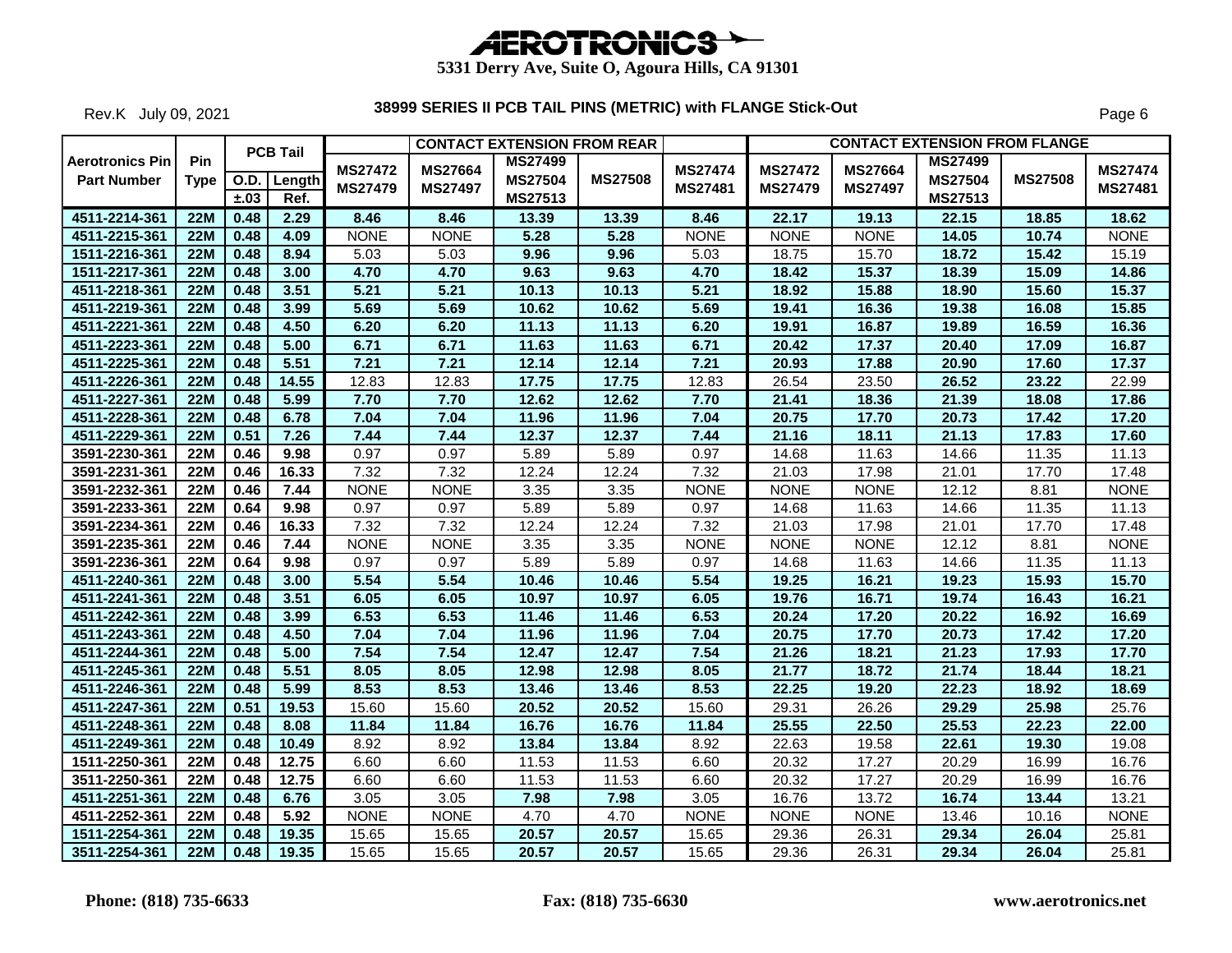Rev.K July 09, 2021

|                                              |                    |      | <b>PCB Tail</b>     |                                  |                                  | <b>CONTACT EXTENSION FROM REAR</b>          |                |                           |                                  |                                  | <b>CONTACT EXTENSION FROM FLANGE</b>        |                |                           |
|----------------------------------------------|--------------------|------|---------------------|----------------------------------|----------------------------------|---------------------------------------------|----------------|---------------------------|----------------------------------|----------------------------------|---------------------------------------------|----------------|---------------------------|
| <b>Aerotronics Pin</b><br><b>Part Number</b> | Pin<br><b>Type</b> | ±.03 | O.D. Length<br>Ref. | <b>MS27472</b><br><b>MS27479</b> | <b>MS27664</b><br><b>MS27497</b> | <b>MS27499</b><br><b>MS27504</b><br>MS27513 | <b>MS27508</b> | <b>MS27474</b><br>MS27481 | <b>MS27472</b><br><b>MS27479</b> | <b>MS27664</b><br><b>MS27497</b> | <b>MS27499</b><br><b>MS27504</b><br>MS27513 | <b>MS27508</b> | <b>MS27474</b><br>MS27481 |
| 4511-2255-361                                | 22M                | 0.48 | 5.49                | 3.91                             | 3.91                             | 8.84                                        | 8.84           | 3.91                      | 17.63                            | 14.58                            | 17.60                                       | 14.30          | 14.07                     |
| 4511-2256-361                                | 22M                | 0.48 | 4.09                | <b>NONE</b>                      | <b>NONE</b>                      | 5.28                                        | 5.28           | <b>NONE</b>               | <b>NONE</b>                      | <b>NONE</b>                      | 14.05                                       | 10.74          | <b>NONE</b>               |
| 4511-2257-361                                | <b>22M</b>         | 0.48 | 3.76                | <b>NONE</b>                      | <b>NONE</b>                      | 3.20                                        | 3.20           | <b>NONE</b>               | <b>NONE</b>                      | <b>NONE</b>                      | 11.96                                       | 8.66           | <b>NONE</b>               |
| 4511-2258-361                                | <b>22M</b>         | 0.48 | 7.19                | <b>NONE</b>                      | <b>NONE</b>                      | 1.63                                        | 1.63           | <b>NONE</b>               | <b>NONE</b>                      | <b>NONE</b>                      | 10.39                                       | 7.09           | <b>NONE</b>               |
| 4511-2259-361                                | <b>22M</b>         | 0.48 | 14.33               | 12.57                            | 12.57                            | 17.50                                       | 17.50          | 12.57                     | 26.29                            | 23.24                            | 26.26                                       | 22.96          | 22.73                     |
| 4511-2260-361                                | <b>22M</b>         | 0.74 | 7.11                | 6.58                             | 6.58                             | 11.51                                       | 11.51          | 6.58                      | 20.29                            | 17.25                            | 20.27                                       | 16.97          | 16.74                     |
| 4511-2261-361                                | <b>22M</b>         | 0.48 | 3.86                | <b>NONE</b>                      | <b>NONE</b>                      | 4.37                                        | 4.37           | <b>NONE</b>               | <b>NONE</b>                      | <b>NONE</b>                      | 13.13                                       | 9.83           | <b>NONE</b>               |
| 4511-2262-361                                | <b>22M</b>         | 0.48 | 6.35                | <b>NONE</b>                      | <b>NONE</b>                      | 4.95                                        | 4.95           | <b>NONE</b>               | <b>NONE</b>                      | <b>NONE</b>                      | 13.72                                       | 10.41          | <b>NONE</b>               |
| 4511-2263-361                                | 22M                | 0.48 | 5.97                | 4.19                             | 4.19                             | 9.12                                        | 9.12           | 4.19                      | 17.91                            | 14.86                            | 17.88                                       | 14.58          | 14.35                     |
| 4511-2264-361                                | 22M                | 0.48 | 6.81                | 10.57                            | 10.57                            | 15.49                                       | 15.49          | 10.57                     | 24.28                            | 21.23                            | 24.26                                       | 20.96          | 20.73                     |
| 4511-2265-361                                | <b>22M</b>         | 0.48 | 7.37                | 1.04                             | 1.04                             | 5.97                                        | 5.97           | 1.04                      | 14.76                            | 11.71                            | 14.73                                       | 11.43          | 11.20                     |
| 3511-2266-361                                | <b>22M</b>         | 0.48 | 16.03               | 12.14                            | 12.14                            | 17.07                                       | 17.07          | 12.14                     | 25.86                            | 22.81                            | 25.83                                       | 22.53          | 22.30                     |
| 4511-2267-361                                | <b>22M</b>         | 0.48 | 4.78                | 6.55                             | 6.55                             | 11.48                                       | 11.48          | 6.55                      | 20.27                            | 17.22                            | 20.24                                       | 16.94          | 16.71                     |
| 4511-2268-361                                | 22M                | 0.48 | 8.38                | 6.63                             | 6.63                             | 11.56                                       | 11.56          | 6.63                      | 20.35                            | 17.30                            | 20.32                                       | 17.02          | 16.79                     |
| 4511-2269-361                                | <b>22M</b>         | 0.48 | 5.66                | <b>NONE</b>                      | <b>NONE</b>                      | 4.45                                        | 4.45           | <b>NONE</b>               | <b>NONE</b>                      | <b>NONE</b>                      | 13.21                                       | 9.91           | <b>NONE</b>               |
| 4511-2000-363                                | 20                 | 0.64 | 7.54                | 5.94                             | 5.94                             | 10.87                                       | 10.87          | 5.94                      | 19.66                            | 16.61                            | 19.63                                       | 16.33          | 16.10                     |
| 4511-2001-363                                | $\overline{20}$    | 0.66 | 5.08                | 8.10                             | 8.10                             | 13.03                                       | 13.03          | 8.10                      | 21.82                            | 18.77                            | 21.79                                       | 18.49          | 18.26                     |
| 1511-2002-363                                | 20                 | 0.48 | 10.97               | 8.92                             | 8.92                             | 13.84                                       | 13.84          | 8.92                      | 22.63                            | 19.58                            | 22.61                                       | 19.30          | 19.08                     |
| 4511-2002-363                                | 20                 | 0.48 | 11.05               | 8.92                             | 8.92                             | 13.84                                       | 13.84          | 8.92                      | 22.63                            | 19.58                            | 22.61                                       | 19.30          | 19.08                     |
| 4511-2003-363                                | 20                 | 0.48 | 3.45                | 3.71                             | 3.71                             | 8.64                                        | 8.64           | 3.71                      | 17.42                            | 14.38                            | 17.40                                       | 14.10          | 13.87                     |
| 4511-2004-363                                | $\overline{20}$    | 0.51 | 6.35                | 7.44                             | 7.44                             | 12.37                                       | 12.37          | 7.44                      | 21.16                            | 18.11                            | 21.13                                       | 17.83          | 17.60                     |
| 4511-2005-363                                | 20                 | 0.48 | 5.72                | <b>NONE</b>                      | <b>NONE</b>                      | 3.73                                        | 3.73           | <b>NONE</b>               | <b>NONE</b>                      | <b>NONE</b>                      | 12.50                                       | 9.19           | <b>NONE</b>               |
| 4511-2006-363                                | 20                 | 0.48 | 7.62                | 5.49                             | 5.49                             | 10.41                                       | 10.41          | 5.49                      | 19.20                            | 16.15                            | 19.18                                       | 15.88          | 15.65                     |
| 4511-2007-363                                | 20                 | 0.64 | 9.58                | 3.86                             | 3.86                             | 8.79                                        | 8.79           | 3.86                      | 17.58                            | 14.53                            | 17.55                                       | 14.25          | 14.02                     |
| 4511-2008-363                                | 20                 | 0.64 | 8.71                | 1.60                             | 1.60                             | 6.53                                        | 6.53           | 1.60                      | 15.32                            | 12.27                            | 15.29                                       | 11.99          | 11.76                     |
| 4511-2009-363                                | 20                 | 0.64 | 10.19               | 3.91                             | 3.91                             | 8.84                                        | 8.84           | 3.91                      | 17.63                            | 14.58                            | 17.60                                       | 14.30          | 14.07                     |
| 3511-2010-363                                | 20                 | 0.48 | 2.16                | 5.66                             | 5.66                             | 10.59                                       | 10.59          | 5.66                      | 19.38                            | 16.33                            | 19.35                                       | 16.05          | 15.82                     |
| 1511-2011-363                                | 20                 | 0.48 | 10.31               | 5.72                             | 5.72                             | 10.64                                       | 10.64          | 5.72                      | 19.43                            | 16.38                            | 19.41                                       | 16.10          | 15.88                     |
| 1511-2012-363                                | 20                 | 0.48 | 10.41               | 3.58                             | 3.58                             | 8.51                                        | 8.51           | 3.58                      | 17.30                            | 14.25                            | 17.27                                       | 13.97          | 13.74                     |
| 4511-2013-363                                | 20                 | 0.48 | 8.51                | 1.60                             | 1.60                             | 6.53                                        | 6.53           | 1.60                      | 15.32                            | 12.27                            | 15.29                                       | 11.99          | 11.76                     |
| 4511-2014-363                                | 20                 | 0.48 | 3.43                | <b>NONE</b>                      | <b>NONE</b>                      | 1.45                                        | 1.45           | <b>NONE</b>               | <b>NONE</b>                      | <b>NONE</b>                      | 10.21                                       | 6.91           | <b>NONE</b>               |
| 4511-2015-363                                | 20                 | 0.48 | 23.72               | 16.81                            | 16.81                            | 21.74                                       | 21.74          | 16.81                     | 30.53                            | 27.48                            | 30.51                                       | 27.20          | 26.97                     |
| 4511-2016-363                                | 20                 | 0.48 | 5.08                | 1.85                             | 1.85                             | 6.78                                        | 6.78           | 1.85                      | 15.57                            | 12.52                            | 15.54                                       | 12.24          | 12.01                     |
| 4511-2017-363                                | 20                 | 0.48 | 12.22               | 5.49                             | 5.49                             | 10.41                                       | 10.41          | 5.49                      | 19.20                            | 16.15                            | 19.18                                       | 15.88          | 15.65                     |
| 4511-2018-363                                | $\overline{20}$    | 0.48 | 8.69                | 6.55                             | 6.55                             | 11.48                                       | 11.48          | 6.55                      | 20.27                            | 17.22                            | 20.24                                       | 16.94          | 16.71                     |
| 4511-2021-363                                | $\overline{20}$    | 0.48 | 6.35                | 4.29                             | 4.29                             | 9.22                                        | 9.22           | 4.29                      | 18.01                            | 14.96                            | 17.98                                       | 14.68          | 14.45                     |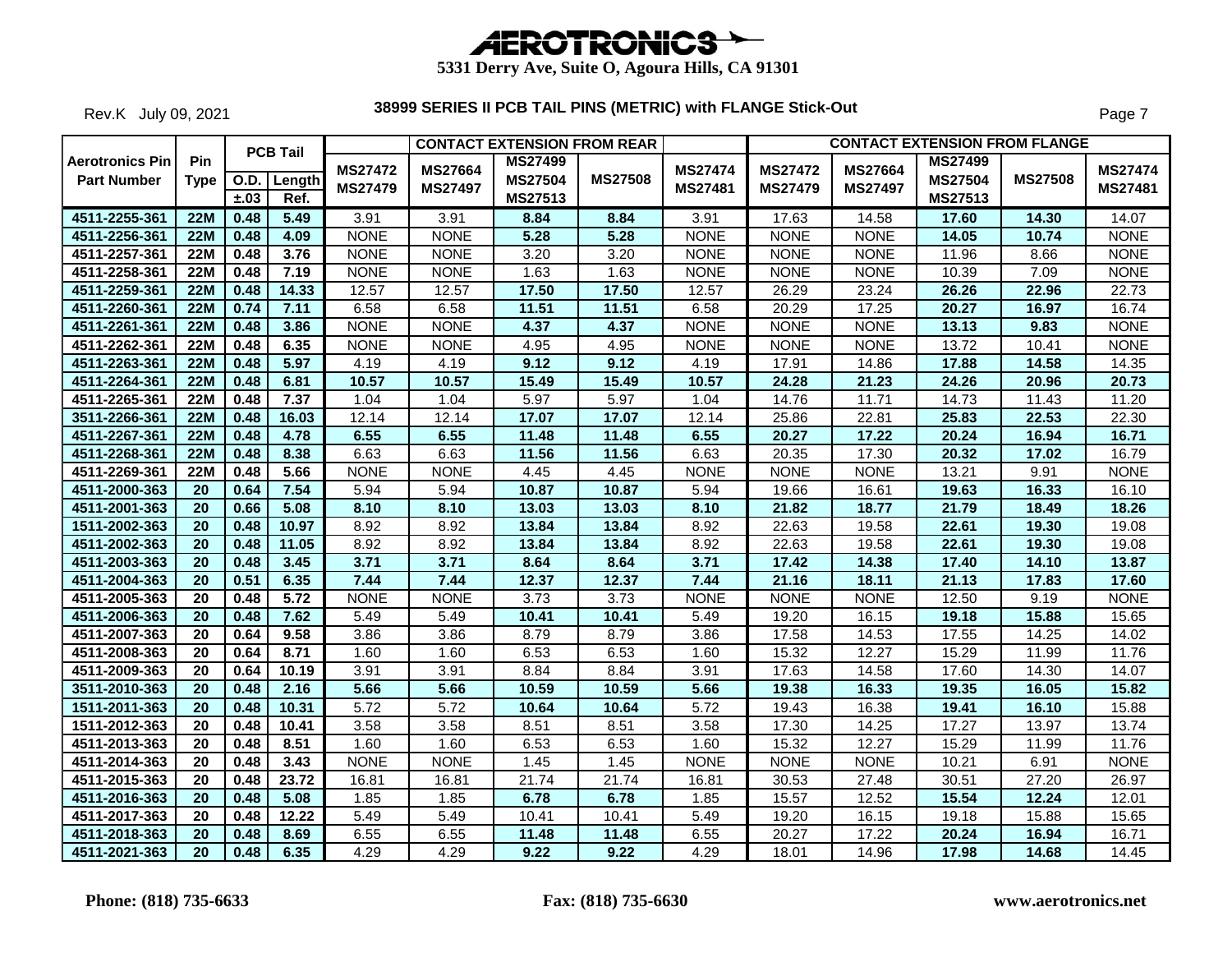**5331 Derry Ave, Suite O, Agoura Hills, CA 91301**

Rev.K July 09, 2021

|                                              |                    |      | <b>PCB Tail</b>     |                                  |                                  | <b>CONTACT EXTENSION FROM REAR</b>          |                |                           |                                  |                                  |                                             | <b>CONTACT EXTENSION FROM FLANGE</b> |                           |
|----------------------------------------------|--------------------|------|---------------------|----------------------------------|----------------------------------|---------------------------------------------|----------------|---------------------------|----------------------------------|----------------------------------|---------------------------------------------|--------------------------------------|---------------------------|
| <b>Aerotronics Pin</b><br><b>Part Number</b> | Pin<br><b>Type</b> | ±.03 | O.D. Length<br>Ref. | <b>MS27472</b><br><b>MS27479</b> | <b>MS27664</b><br><b>MS27497</b> | <b>MS27499</b><br><b>MS27504</b><br>MS27513 | <b>MS27508</b> | <b>MS27474</b><br>MS27481 | <b>MS27472</b><br><b>MS27479</b> | <b>MS27664</b><br><b>MS27497</b> | <b>MS27499</b><br><b>MS27504</b><br>MS27513 | <b>MS27508</b>                       | <b>MS27474</b><br>MS27481 |
| 4511-2022-363                                | 20                 | 0.48 | 6.35                | 7.44                             | 7.44                             | 12.37                                       | 12.37          | 7.44                      | 21.16                            | 18.11                            | 21.13                                       | 17.83                                | 17.60                     |
| 4511-2023-363                                | 20                 | 0.48 | 2.29                | 3.96                             | 3.96                             | 8.89                                        | 8.89           | 3.96                      | 17.68                            | 14.63                            | 17.65                                       | 14.35                                | 14.12                     |
| 4511-2024-363                                | 20                 | 0.48 | 8.31                | 6.17                             | 6.17                             | 11.10                                       | 11.10          | 6.17                      | 19.89                            | 16.84                            | 19.86                                       | 16.56                                | 16.33                     |
| 4511-2025-363                                | 20                 | 0.48 | 18.08               | 15.95                            | 15.95                            | 20.88                                       | 20.88          | 15.95                     | 29.67                            | 26.62                            | 29.64                                       | 26.34                                | 26.11                     |
| 4511-2026-363                                | 20                 | 0.48 | 6.10                | 8.92                             | 8.92                             | 13.84                                       | 13.84          | 8.92                      | 22.63                            | 19.58                            | 22.61                                       | 19.30                                | 19.08                     |
| 4511-2027-363                                | 20                 | 0.48 | 8.38                | 6.63                             | 6.63                             | 11.56                                       | 11.56          | 6.63                      | 20.35                            | 17.30                            | 20.32                                       | 17.02                                | 16.79                     |
| 4511-2028-363                                | 20                 | 0.48 | 6.96                | 2.54                             | 2.54                             | 7.47                                        | 7.47           | 2.54                      | 16.26                            | 13.21                            | 16.23                                       | 12.93                                | 12.70                     |
| 4511-2029-363                                | 20                 | 0.48 | 10.67               | 8.92                             | 8.92                             | 13.84                                       | 13.84          | 8.92                      | 22.63                            | 19.58                            | 22.61                                       | 19.30                                | 19.08                     |
| 4511-2030-363                                | 20                 | 1.02 | 6.99                | 11.35                            | 11.35                            | 16.28                                       | 16.28          | 11.35                     | 25.07                            | 22.02                            | 25.04                                       | 21.74                                | 21.51                     |
| 4511-2031-363                                | $\overline{20}$    | 0.64 | 14.00               | 8.92                             | 8.92                             | 13.84                                       | 13.84          | 8.92                      | 22.63                            | 19.58                            | 22.61                                       | 19.30                                | 19.08                     |
| 4511-2032-363                                | 20                 | 0.58 | 7.01                | 10.46                            | 10.46                            | 15.39                                       | 15.39          | 10.46                     | 24.18                            | 21.13                            | 24.16                                       | 20.85                                | 20.62                     |
| 4511-2033-363                                | 20                 | 0.64 | 4.06                | 3.66                             | 3.66                             | 8.59                                        | 8.59           | 3.66                      | 17.37                            | 14.33                            | 17.35                                       | 14.05                                | 13.82                     |
| 4511-2034-363                                | $\overline{20}$    | 0.64 | 4.95                | 4.55                             | 4.55                             | 9.47                                        | 9.47           | 4.55                      | 18.26                            | 15.21                            | 18.24                                       | 14.94                                | 14.71                     |
| 4511-2035-363                                | $\overline{20}$    | 0.64 | 8.05                | 6.68                             | 6.68                             | 11.61                                       | 11.61          | 6.68                      | 20.40                            | 17.35                            | 20.37                                       | 17.07                                | 16.84                     |
| 3511-2036-363                                | 20                 | 0.48 | 16.21               | 14.20                            | 14.20                            | 19.13                                       | 19.13          | 14.20                     | 27.91                            | 24.87                            | 27.89                                       | 24.59                                | 24.36                     |
| 4511-2237-363                                | $\overline{20}$    | 0.48 | 9.60                | 5.82                             | 5.82                             | 10.74                                       | 10.74          | 5.82                      | 19.53                            | 16.48                            | 19.51                                       | 16.21                                | 15.98                     |
| 4511-2038-363                                | $\overline{20}$    | 0.48 | 12.75               | 8.76                             | 8.76                             | 13.69                                       | 13.69          | 8.76                      | 22.48                            | 19.43                            | 22.45                                       | 19.15                                | 18.92                     |
| 4511-2039-363                                | 20                 | 0.76 | 3.45                | 3.71                             | 3.71                             | 8.64                                        | 8.64           | 3.71                      | 17.42                            | 14.38                            | 17.40                                       | 14.10                                | 13.87                     |
| 4511-2040-363                                | 20                 | 0.48 | 16.13               | 14.17                            | 14.17                            | 19.10                                       | 19.10          | 14.17                     | 27.89                            | 24.84                            | 27.86                                       | 24.56                                | 24.33                     |
| 4511-2041-363                                | $\overline{20}$    | 0.48 | 3.89                | 9.42                             | 9.42                             | 14.35                                       | 14.35          | 9.42                      | 23.14                            | 20.09                            | 23.11                                       | 19.81                                | 19.58                     |
| 4511-2042-363                                | $\overline{20}$    | 0.48 | 23.55               | 21.95                            | 21.95                            | 26.87                                       | 26.87          | 21.95                     | 35.66                            | 32.61                            | 35.64                                       | 32.33                                | 32.11                     |
| 4511-2043-363                                | 20                 | 0.71 | 3.05                | 7.59                             | 7.59                             | 12.52                                       | 12.52          | 7.59                      | 21.31                            | 18.26                            | 21.29                                       | 17.98                                | 17.75                     |
| 4511-2044-363                                | $\overline{20}$    | 0.48 | 7.59                | 3.00                             | 3.00                             | 7.92                                        | 7.92           | 3.00                      | 16.71                            | 13.67                            | 16.69                                       | 13.39                                | 13.16                     |
| 4511-2045-363                                | 20                 | 0.48 | 10.92               | 5.77                             | 5.77                             | 10.69                                       | 10.69          | 5.77                      | 19.48                            | 16.43                            | 19.46                                       | 16.15                                | 15.93                     |
| 4511-2046-363                                | 20                 | 0.48 | 6.43                | <b>NONE</b>                      | <b>NONE</b>                      | 4.45                                        | 4.45           | <b>NONE</b>               | <b>NONE</b>                      | <b>NONE</b>                      | 13.21                                       | 9.91                                 | <b>NONE</b>               |
| 4511-2047-363                                | 20                 | 0.48 | 10.08               | 5.41                             | 5.41                             | 10.34                                       | 10.34          | 5.41                      | 19.13                            | 16.08                            | 19.10                                       | 15.80                                | 15.57                     |
| 4511-2048-363                                | 20                 | 0.48 | 9.58                | 7.44                             | 7.44                             | 12.37                                       | 12.37          | 7.44                      | 21.16                            | 18.11                            | 21.13                                       | 17.83                                | 17.60                     |
| 4511-2049-363                                | 20                 | 0.48 | 8.92                | 6.93                             | 6.93                             | 11.86                                       | 11.86          | 6.93                      | 20.65                            | 17.60                            | 20.62                                       | 17.32                                | 17.09                     |
| 3511-2050-363                                | 20                 | 0.64 | 24.08               | 18.36                            | 18.36                            | 23.29                                       | 23.29          | 18.36                     | 32.08                            | 29.03                            | 32.05                                       | 28.75                                | 28.52                     |
| 3511-2051-363                                | 20                 | 0.64 | 22.68               | 17.70                            | 17.70                            | 22.63                                       | 22.63          | 17.70                     | 31.42                            | 28.37                            | 31.39                                       | 28.09                                | 27.86                     |
| 3511-2052-363                                | 20                 | 0.81 | 22.68               | 17.70                            | 17.70                            | 22.63                                       | 22.63          | 17.70                     | 31.42                            | 28.37                            | 31.39                                       | 28.09                                | 27.86                     |
| 4511-2053-363                                | 20                 | 0.48 | 12.37               | 10.24                            | 10.24                            | 15.16                                       | 15.16          | 10.24                     | 23.95                            | 20.90                            | 23.93                                       | 20.62                                | 20.40                     |
| 4511-2054-363                                | 20                 | 0.48 | 10.72               | 3.81                             | 3.81                             | 8.74                                        | 8.74           | 3.81                      | 17.53                            | 14.48                            | 17.50                                       | 14.20                                | 13.97                     |
| 4511-2055-363                                | 20                 | 0.48 | 6.35                | 10.87                            | 10.87                            | 15.80                                       | 15.80          | 10.87                     | 24.59                            | 21.54                            | 24.56                                       | 21.26                                | 21.03                     |
| 4511-2056-363                                | 20                 | 0.48 | 6.99                | <b>NONE</b>                      | <b>NONE</b>                      | 5.64                                        | 5.64           | <b>NONE</b>               | <b>NONE</b>                      | <b>NONE</b>                      | 14.40                                       | 11.10                                | <b>NONE</b>               |
| 4511-2057-363                                | $\overline{20}$    | 0.48 | 6.83                | 4.70                             | 4.70                             | 9.63                                        | 9.63           | 4.70                      | 18.42                            | 15.37                            | 18.39                                       | 15.09                                | 14.86                     |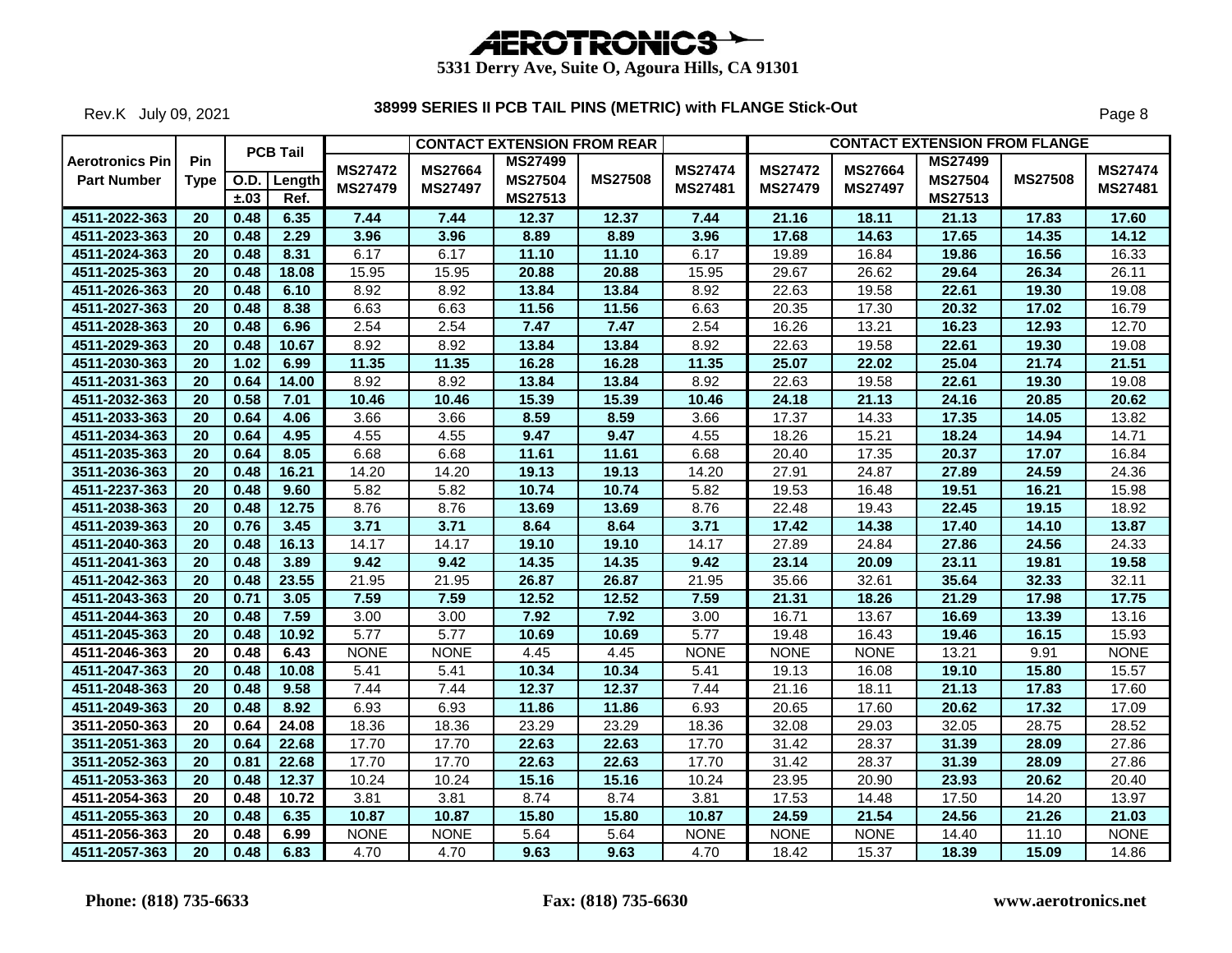**5331 Derry Ave, Suite O, Agoura Hills, CA 91301**

Rev.K July 09, 2021

|                                              |                 |             | <b>PCB Tail</b> |                                  |                                  | <b>CONTACT EXTENSION FROM REAR</b> |                |                                  |                                  | <b>CONTACT EXTENSION FROM FLANGE</b> |                                  |                |                           |
|----------------------------------------------|-----------------|-------------|-----------------|----------------------------------|----------------------------------|------------------------------------|----------------|----------------------------------|----------------------------------|--------------------------------------|----------------------------------|----------------|---------------------------|
| <b>Aerotronics Pin</b><br><b>Part Number</b> | Pin<br>Type     | <b>O.D.</b> | Length          | <b>MS27472</b><br><b>MS27479</b> | <b>MS27664</b><br><b>MS27497</b> | <b>MS27499</b><br><b>MS27504</b>   | <b>MS27508</b> | <b>MS27474</b><br><b>MS27481</b> | <b>MS27472</b><br><b>MS27479</b> | MS27664<br>MS27497                   | <b>MS27499</b><br><b>MS27504</b> | <b>MS27508</b> | <b>MS27474</b><br>MS27481 |
|                                              |                 | ±.03        | Ref.            |                                  |                                  | MS27513                            |                |                                  |                                  |                                      | MS27513                          |                |                           |
| 4511-2058-363                                | 20              | 0.48        | 6.15            | <b>NONE</b>                      | <b>NONE</b>                      | 4.75                               | 4.75           | <b>NONE</b>                      | <b>NONE</b>                      | <b>NONE</b>                          | 13.51                            | 10.21          | <b>NONE</b>               |
| 4511-2059-363                                | 20              | 0.48        | 11.28           | 9.53                             | 9.53                             | 14.45                              | 14.45          | 9.53                             | 23.24                            | 20.19                                | 23.22                            | 19.91          | 19.69                     |
| 3511-2060-363                                | 20              | 0.64        | 3.00            | 4.70                             | 4.70                             | 9.63                               | 9.63           | 4.70                             | 18.42                            | 15.37                                | 18.39                            | 15.09          | 14.86                     |
| 4511-2061-363                                | 20              | 0.64        | 3.51            | 5.21                             | 5.21                             | 10.13                              | 10.13          | 5.21                             | 18.92                            | 15.88                                | 18.90                            | 15.60          | 15.37                     |
| 4511-2062-363                                | 20              | 0.64        | 3.99            | 5.69                             | 5.69                             | 10.62                              | 10.62          | 5.69                             | 19.41                            | 16.36                                | 19.38                            | 16.08          | 15.85                     |
| 4511-2063-363                                | 20              | 0.64        | 4.50            | 6.20                             | 6.20                             | 11.13                              | 11.13          | 6.20                             | 19.91                            | 16.87                                | 19.89                            | 16.59          | 16.36                     |
| 4511-2064-363                                | 20              | 0.64        | 5.00            | 6.71                             | 6.71                             | 11.63                              | 11.63          | 6.71                             | 20.42                            | 17.37                                | 20.40                            | 17.09          | 16.87                     |
| 4511-2065-363                                | 20              | 0.64        | 5.51            | 7.21                             | 7.21                             | 12.14                              | 12.14          | 7.21                             | 20.93                            | 17.88                                | 20.90                            | 17.60          | 17.37                     |
| 4511-2066-363                                | 20              | 0.64        | 5.99            | 7.70                             | 7.70                             | 12.62                              | 12.62          | 7.70                             | 21.41                            | 18.36                                | 21.39                            | 18.08          | 17.86                     |
| 4511-2067-363                                | 20              | 0.64        | 3.00            | 5.54                             | 5.54                             | 10.46                              | 10.46          | 5.54                             | 19.25                            | 16.21                                | 19.23                            | 15.93          | 15.70                     |
| 4511-2068-363                                | 20              | 0.64        | 3.51            | 6.05                             | 6.05                             | 10.97                              | 10.97          | 6.05                             | 19.76                            | 16.71                                | 19.74                            | 16.43          | 16.21                     |
| 4511-2069-363                                | 20              | 0.64        | 3.99            | 6.53                             | 6.53                             | 11.46                              | 11.46          | 6.53                             | 20.24                            | 17.20                                | 20.22                            | 16.92          | 16.69                     |
| 4511-2070-363                                | 20              | 0.64        | 4.50            | 7.04                             | 7.04                             | 11.96                              | 11.96          | 7.04                             | 20.75                            | 17.70                                | 20.73                            | 17.42          | 17.20                     |
| 4511-2071-363                                | 20              | 0.64        | 5.00            | 7.54                             | 7.54                             | 12.47                              | 12.47          | 7.54                             | 21.26                            | 18.21                                | 21.23                            | 17.93          | 17.70                     |
| 4511-2072-363                                | 20              | 0.64        | 5.51            | 8.05                             | 8.05                             | 12.98                              | 12.98          | 8.05                             | 21.77                            | 18.72                                | 21.74                            | 18.44          | 18.21                     |
| 4511-2073-363                                | $\overline{20}$ | 0.64        | 5.99            | 8.53                             | 8.53                             | 13.46                              | 13.46          | 8.53                             | 22.25                            | 19.20                                | 22.23                            | 18.92          | 18.69                     |
| 4511-2074-363                                | $\overline{20}$ | 0.76        | 19.53           | 15.60                            | 15.60                            | 20.52                              | 20.52          | 15.60                            | 29.31                            | 26.26                                | 29.29                            | 25.98          | 25.76                     |
| 4511-2075-363                                | 20              | 0.99        | 7.11            | 6.58                             | 6.58                             | 11.51                              | 11.51          | 6.58                             | 20.29                            | 17.25                                | 20.27                            | 16.97          | 16.74                     |
| 4511-2076-363                                | 20              | 0.66        | 9.75            | 10.95                            | 10.95                            | 15.88                              | 15.88          | 10.95                            | 24.66                            | 21.62                                | 24.64                            | 21.34          | 21.11                     |
| 4511-2077-363                                | 20              | 0.48        | 16.31           | 14.17                            | 14.17                            | 19.10                              | 19.10          | 14.17                            | 27.89                            | 24.84                                | 27.86                            | 24.56          | 24.33                     |
| 4511-2078-363                                | $\overline{20}$ | 0.48        | 7.62            | 5.49                             | 5.49                             | 10.41                              | 10.41          | 5.49                             | 19.20                            | 16.15                                | 19.18                            | 15.88          | 15.65                     |
| 4511-2079-363                                | 20              | 0.48        | 11.05           | 8.92                             | 8.92                             | 13.84                              | 13.84          | 8.92                             | 22.63                            | 19.58                                | 22.61                            | 19.30          | 19.08                     |
| 4511-2080-363                                | 20              | 0.64        | 6.02            | <b>NONE</b>                      | <b>NONE</b>                      | 4.70                               | 4.70           | <b>NONE</b>                      | <b>NONE</b>                      | <b>NONE</b>                          | 13.46                            | 10.16          | <b>NONE</b>               |
| 4511-2081-363                                | 20              | 0.64        | 6.15            | 4.60                             | 4.60                             | 9.53                               | 9.53           | 4.60                             | 18.31                            | 15.27                                | 18.29                            | 14.99          | 14.76                     |
| 4511-2082-363                                | 20              | 0.64        | 9.73            | 2.82                             | 2.82                             | 7.75                               | 7.75           | 2.82                             | 16.54                            | 13.49                                | 16.51                            | 13.21          | 12.98                     |
| 4511-2083-363                                | 20              | 0.64        | 14.38           | 12.85                            | 12.85                            | 17.78                              | 17.78          | 12.85                            | 26.57                            | 23.52                                | 26.54                            | 23.24          | 23.01                     |
| 4511-2084-363                                | 20              | 0.64        | 24.00           | 18.36                            | 18.36                            | 23.29                              | 23.29          | 18.36                            | 32.08                            | 29.03                                | 32.05                            | 28.75          | 28.52                     |
| 4511-2085-363                                | 20              | 0.64        | 19.35           | 15.65                            | 15.65                            | 20.57                              | 20.57          | 15.65                            | 29.36                            | 26.31                                | 29.34                            | 26.04          | 25.81                     |
| 4511-2086-363                                | 20              | 0.64        | 8.13            | 4.52                             | 4.52                             | 9.45                               | 9.45           | 4.52                             | 18.24                            | 15.19                                | 18.21                            | 14.91          | 14.68                     |
| 4511-2087-363                                | 20              | 0.48        | 6.58            | <b>NONE</b>                      | <b>NONE</b>                      | 5.18                               | 5.18           | <b>NONE</b>                      | <b>NONE</b>                      | <b>NONE</b>                          | 13.94                            | 10.64          | <b>NONE</b>               |
| 4511-2088-363                                | 20              | 0.48        | 5.92            | 2.34                             | 2.34                             | 7.26                               | 7.26           | 2.34                             | 16.05                            | 13.00                                | 16.03                            | 12.73          | 12.50                     |
| 4511-2089-363                                | 20              | 0.48        | 11.13           | 4.22                             | 4.22                             | 9.14                               | 9.14           | 4.22                             | 17.93                            | 14.88                                | 17.91                            | 14.61          | 14.38                     |
| 4511-2090-363                                | 20              | 0.48        | 5.41            | 5.56                             | 5.56                             | 10.49                              | 10.49          | 5.56                             | 19.28                            | 16.23                                | 19.25                            | 15.95          | 15.72                     |
| 4511-2091-363                                | 20              | 0.64        | 3.81            | 5.54                             | 5.54                             | 10.46                              | 10.46          | 5.54                             | 19.25                            | 16.21                                | 19.23                            | 15.93          | 15.70                     |
| 3511-2092-363                                | 20              | 0.64        | 12.45           | 10.62                            | 10.62                            | 15.54                              | 15.54          | 10.62                            | 24.33                            | 21.29                                | 24.31                            | 21.01          | 20.78                     |
| 4511-2093-363                                | $\overline{20}$ | 0.86        | 12.45           | 3.91                             | 3.91                             | 8.84                               | 8.84           | 3.91                             | 17.63                            | 14.58                                | 17.60                            | 14.30          | 14.07                     |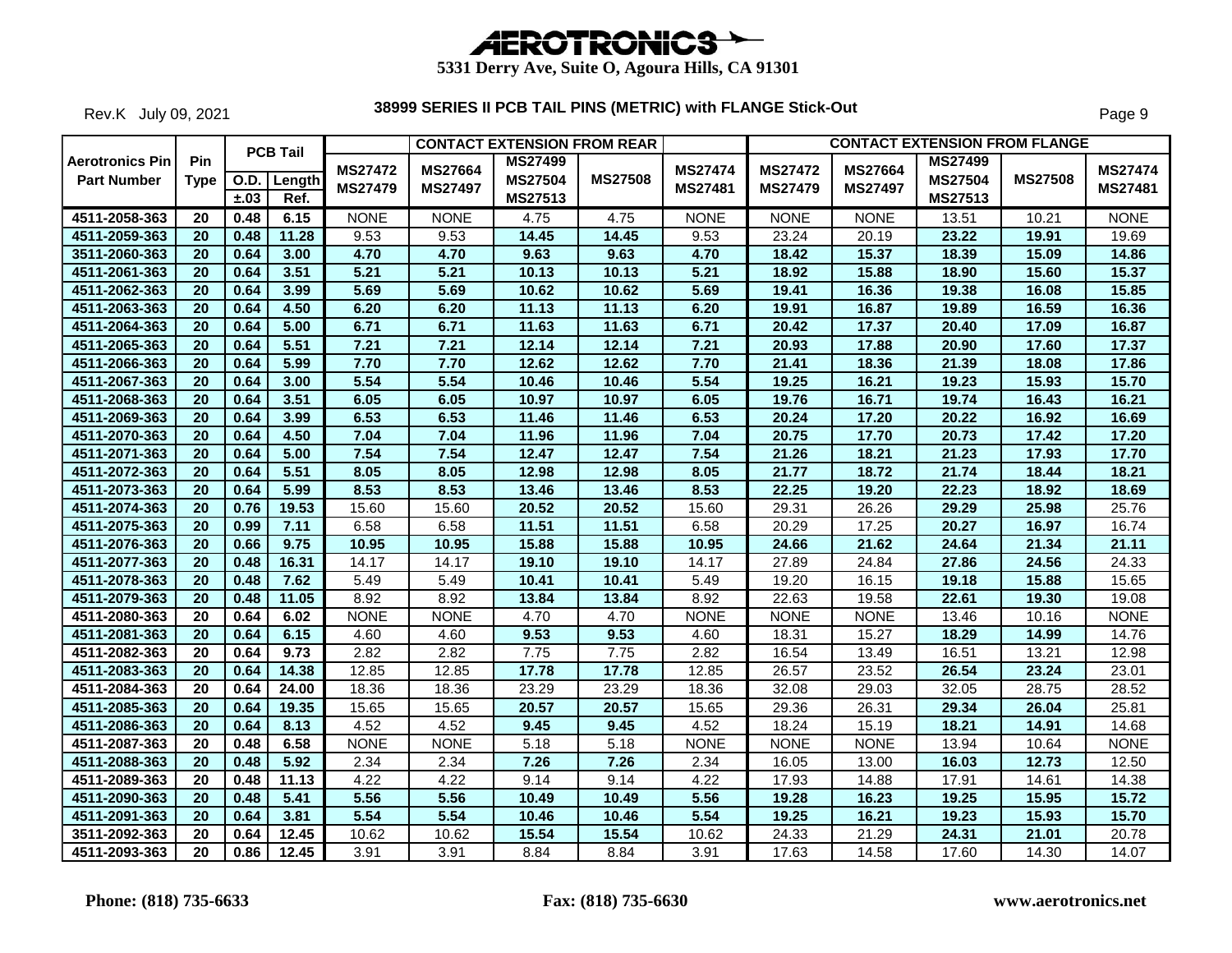Rev.K July 09, 2021

|                                              |                 |                   | <b>PCB Tail</b>       |                                  |                                  | <b>CONTACT EXTENSION FROM REAR</b>          |                |                                  |                                  |                                  |                                             | <b>CONTACT EXTENSION FROM FLANGE</b> |                           |
|----------------------------------------------|-----------------|-------------------|-----------------------|----------------------------------|----------------------------------|---------------------------------------------|----------------|----------------------------------|----------------------------------|----------------------------------|---------------------------------------------|--------------------------------------|---------------------------|
| <b>Aerotronics Pin</b><br><b>Part Number</b> | Pin<br>Type     | O.D.<br>±.03      | <b>Length</b><br>Ref. | <b>MS27472</b><br><b>MS27479</b> | <b>MS27664</b><br><b>MS27497</b> | <b>MS27499</b><br><b>MS27504</b><br>MS27513 | <b>MS27508</b> | <b>MS27474</b><br><b>MS27481</b> | <b>MS27472</b><br><b>MS27479</b> | <b>MS27664</b><br><b>MS27497</b> | <b>MS27499</b><br><b>MS27504</b><br>MS27513 | <b>MS27508</b>                       | <b>MS27474</b><br>MS27481 |
| 4511-2094-363                                | 20              | 0.48              | 7.24                  | 6.78                             | 6.78                             | 11.71                                       | 11.71          | 6.78                             | 20.50                            | 17.45                            | 20.47                                       | 17.17                                | 16.94                     |
| 4511-2095-363                                | 20              | 0.48              | 5.72                  | 3.58                             | 3.58                             | 8.51                                        | 8.51           | 3.58                             | 17.30                            | 14.25                            | 17.27                                       | 13.97                                | 13.74                     |
| 4511-2096-363                                | 20              | 0.48              | 13.00                 | 11.25                            | 11.25                            | 16.18                                       | 16.18          | 11.25                            | 24.97                            | 21.92                            | 24.94                                       | 21.64                                | 21.41                     |
| 4511-2097-363                                | 20              | 0.48              | 14.20                 | 12.45                            | 12.45                            | 17.37                                       | 17.37          | 12.45                            | 26.16                            | 23.11                            | 26.14                                       | 22.83                                | 22.61                     |
| 4511-2098-363                                | 20              | 0.48              | 13.77                 | 11.63                            | 11.63                            | 16.56                                       | 16.56          | 11.63                            | 25.35                            | 22.30                            | 25.32                                       | 22.02                                | 21.79                     |
| 4511-2099-363                                | $\overline{20}$ | 0.48              | 10.54                 | 6.55                             | 6.55                             | 11.48                                       | 11.48          | 6.55                             | 20.27                            | 17.22                            | 20.24                                       | 16.94                                | 16.71                     |
| 4511-2002E-363                               | $\overline{20}$ | 0.48              | 2.29                  | 4.27                             | 4.27                             | 9.19                                        | 9.19           | 4.27                             | 17.98                            | 14.94                            | 17.96                                       | 14.66                                | 14.43                     |
| 4511-2003E-363                               | 20              | 0.48              | 2.92                  | 4.27                             | 4.27                             | 9.19                                        | 9.19           | 4.27                             | 17.98                            | 14.94                            | 17.96                                       | 14.66                                | 14.43                     |
| 4511-2004E-363                               | $\overline{20}$ | 0.48              | 6.63                  | 2.92                             | 2.92                             | 7.85                                        | 7.85           | 2.92                             | 16.64                            | 13.59                            | 16.61                                       | 13.31                                | 13.08                     |
| 4511-2005E-363                               | 20              | 0.48              | 7.24                  | 7.70                             | 7.70                             | 12.62                                       | 12.62          | 7.70                             | 21.41                            | 18.36                            | 21.39                                       | 18.08                                | 17.86                     |
| 4511-2006E-363                               | 20              | 0.48              | 6.88                  | 8.10                             | 8.10                             | 13.03                                       | 13.03          | 8.10                             | 21.82                            | 18.77                            | 21.79                                       | 18.49                                | 18.26                     |
| 4511-2007E-363                               | 20              | 0.48              | 13.84                 | 7.44                             | 7.44                             | 12.37                                       | 12.37          | 7.44                             | 21.16                            | 18.11                            | 21.13                                       | 17.83                                | 17.60                     |
| 4511-2008E-363                               | 20              | 0.48              | 7.49                  | 12.01                            | 12.01                            | 16.94                                       | 16.94          | 12.01                            | 25.73                            | 22.68                            | 25.70                                       | 22.40                                | 22.17                     |
| 4511-2010E-363                               | 20              | 0.48              | 5.59                  | 10.87                            | 10.87                            | 15.80                                       | 15.80          | 10.87                            | 24.59                            | 21.54                            | 24.56                                       | 21.26                                | 21.03                     |
| 4511-2011E-363                               | 20              | 0.48              | 2.41                  | 16.21                            | 16.21                            | 21.13                                       | 21.13          | 16.21                            | 29.92                            | 26.87                            | 29.90                                       | 26.59                                | 26.37                     |
| 4511-2012E-363                               | $\overline{20}$ | 0.48              | 8.46                  | 2.06                             | 2.06                             | 6.99                                        | 6.99           | 2.06                             | 15.77                            | 12.73                            | 15.75                                       | 12.45                                | 12.22                     |
| 4511-2013E-363                               | 20              | 1.02              | 6.35                  | 1.19                             | 11.86                            | 16.79                                       | 16.79          | 11.86                            | 14.90                            | 22.53                            | 25.55                                       | 22.25                                | 22.02                     |
| 4511-1600-364                                | 16              | 1.57              | 13.92                 | 8.94                             | 8.94                             | 13.87                                       | 13.87          | 8.94                             | 22.66                            | 19.61                            | 22.63                                       | 19.33                                | 19.10                     |
| 4511-1601-364                                | 16              | 1.57              | 8.69                  | 8.66                             | 8.66                             | 13.59                                       | 13.59          | 8.66                             | 22.38                            | 19.33                            | 22.35                                       | 19.05                                | 18.82                     |
| 4511-1602-364                                | 16              | 1.57              | 7.80                  | 1.60                             | 1.60                             | 6.53                                        | 6.53           | 1.60                             | 15.32                            | 12.27                            | 15.29                                       | 11.99                                | 11.76                     |
| 4511-1603-364                                | 16              | 1.22              | 13.89                 | 8.92                             | 8.92                             | 13.84                                       | 13.84          | 8.92                             | 22.63                            | 19.58                            | 22.61                                       | 19.30                                | 19.08                     |
| 4511-1604-364                                | 16              | 1.57              | 9.83                  | 2.87                             | 2.87                             | 7.80                                        | 7.80           | 2.87                             | 16.59                            | 13.54                            | 16.56                                       | 13.26                                | 13.03                     |
| 4511-1605-364                                | 16              | $\overline{1.45}$ | 3.00                  | 9.19                             | 9.19                             | 14.12                                       | 14.12          | 9.19                             | 22.91                            | 19.86                            | 22.89                                       | 19.58                                | 19.35                     |
| 4511-1606-364                                | 16              | 1.27              | 4.32                  | 7.19                             | 7.19                             | 12.12                                       | 12.12          | 7.19                             | 20.90                            | 17.86                            | 20.88                                       | 17.58                                | 17.35                     |
| 4511-1607-364                                | 16              | 1.57              | 19.10                 | 15.42                            | 15.42                            | 20.35                                       | 20.35          | 15.42                            | 29.13                            | 26.09                            | 29.11                                       | 25.81                                | 25.58                     |
| 4511-1608-364                                | 16              | 1.57              | 2.29                  | 3.96                             | 3.96                             | 8.89                                        | 8.89           | 3.96                             | 17.68                            | 14.63                            | 17.65                                       | 14.35                                | 14.12                     |
| 4511-1609-364                                | 16              | 1.57              | 13.92                 | 11.46                            | 11.46                            | 16.38                                       | 16.38          | 11.46                            | 25.17                            | 22.12                            | 25.15                                       | 21.84                                | 21.62                     |
| 4511-1610-364                                | 16              | 0.64              | 11.07                 | 8.94                             | 8.94                             | 13.87                                       | 13.87          | 8.94                             | 22.66                            | 19.61                            | 22.63                                       | 19.33                                | 19.10                     |
| 4511-1611-364                                | 16              | 0.64              | 4.19                  | 3.66                             | 3.66                             | 8.59                                        | 8.59           | 3.66                             | 17.37                            | 14.33                            | 17.35                                       | 14.05                                | 13.82                     |
| 4511-1612-364                                | 16              | 0.64              | 5.08                  | 4.55                             | 4.55                             | 9.47                                        | 9.47           | 4.55                             | 18.26                            | 15.21                            | 18.24                                       | 14.94                                | 14.71                     |
| 4511-1613-364                                | 16              | 0.64              | 6.05                  | 5.51                             | 5.51                             | 10.44                                       | 10.44          | 5.51                             | 19.23                            | 16.18                            | 19.20                                       | 15.90                                | 15.67                     |
| 4511-1614-364                                | 16              | 1.57              | 5.72                  | <b>NONE</b>                      | <b>NONE</b>                      | 3.73                                        | 3.73           | <b>NONE</b>                      | <b>NONE</b>                      | <b>NONE</b>                      | 12.50                                       | 9.19                                 | <b>NONE</b>               |
| 4511-1615-364                                | 16              | 1.57              | 6.45                  | <b>NONE</b>                      | <b>NONE</b>                      | 5.18                                        | 5.18           | <b>NONE</b>                      | <b>NONE</b>                      | <b>NONE</b>                      | 13.94                                       | 10.64                                | <b>NONE</b>               |
| 4511-1618-364                                | 16              | 0.64              | 2.16                  | 5.66                             | 5.66                             | 10.59                                       | 10.59          | 5.66                             | 19.38                            | 16.33                            | 19.35                                       | 16.05                                | 15.82                     |
| 4511-1620-364                                | 16              | 1.02              | 13.92                 | 6.58                             | 6.58                             | 11.51                                       | 11.51          | 6.58                             | 20.29                            | 17.25                            | 20.27                                       | 16.97                                | 16.74                     |
| 4511-1621-364                                | 16              | 1.02              | 15.98                 | 8.64                             | 8.64                             | 13.56                                       | 13.56          | 8.64                             | 22.35                            | 19.30                            | 22.33                                       | 19.02                                | 18.80                     |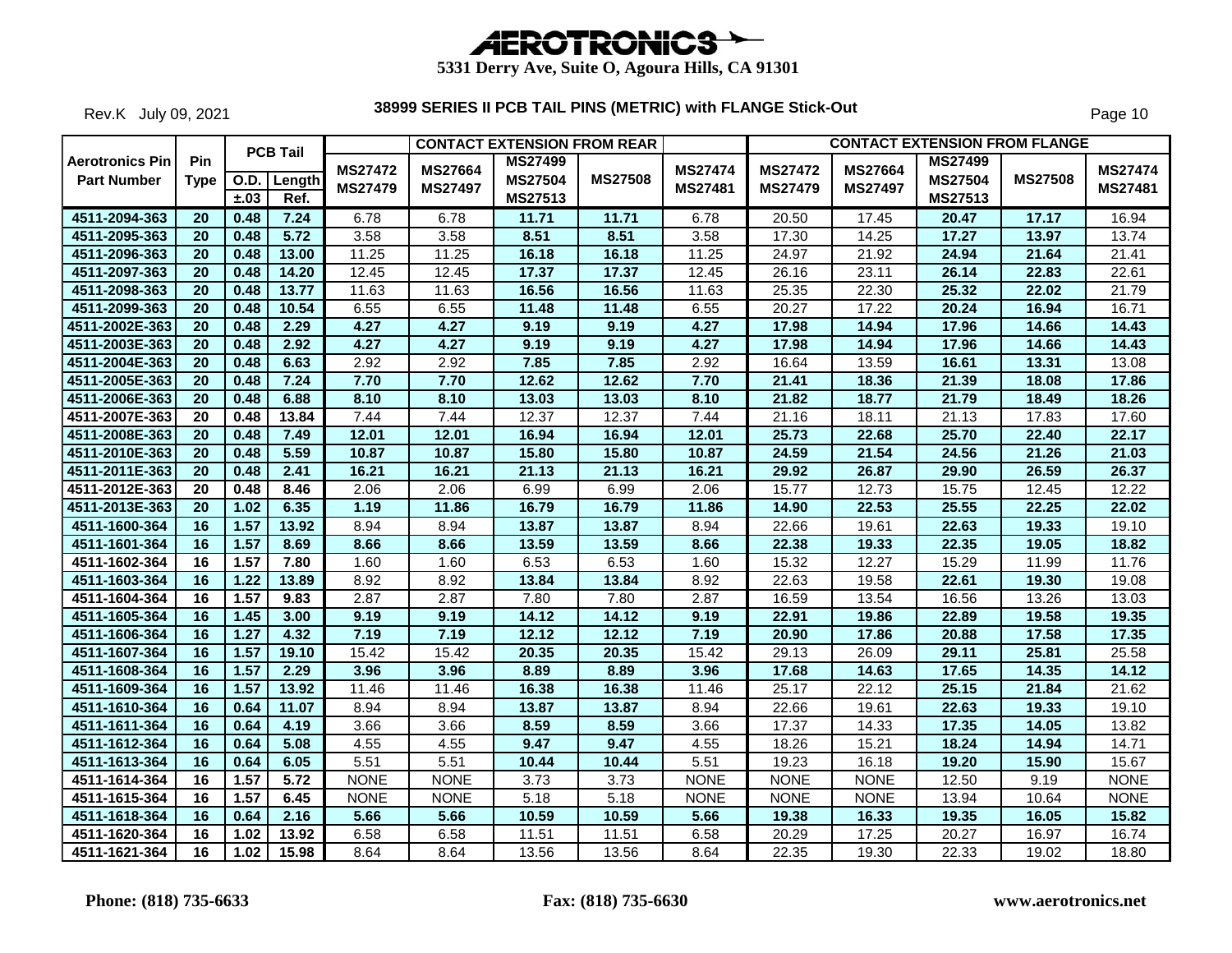Rev.K July 09, 2021

|                        |             |                   | <b>PCB Tail</b>     |                |                | <b>CONTACT EXTENSION FROM REAR</b> |                |                |                |             | <b>CONTACT EXTENSION FROM FLANGE</b> |                |                |
|------------------------|-------------|-------------------|---------------------|----------------|----------------|------------------------------------|----------------|----------------|----------------|-------------|--------------------------------------|----------------|----------------|
| <b>Aerotronics Pin</b> | <b>Pin</b>  |                   |                     | <b>MS27472</b> | <b>MS27664</b> | <b>MS27499</b>                     |                | <b>MS27474</b> | <b>MS27472</b> | MS27664     | <b>MS27499</b>                       |                | <b>MS27474</b> |
| <b>Part Number</b>     | <b>Type</b> | ±.03              | O.D. Length<br>Ref. | <b>MS27479</b> | <b>MS27497</b> | <b>MS27504</b><br>MS27513          | <b>MS27508</b> | MS27481        | <b>MS27479</b> | MS27497     | <b>MS27504</b><br>MS27513            | <b>MS27508</b> | MS27481        |
| 4511-1630-364          | 16          | 0.89              | 3.43                | <b>NONE</b>    | <b>NONE</b>    | 3.81                               | 3.81           | <b>NONE</b>    | <b>NONE</b>    | <b>NONE</b> | 12.57                                | 9.27           | <b>NONE</b>    |
| 4511-1640-364          | 16          | 1.57              | 3.00                | 4.70           | 4.70           | 9.63                               | 9.63           | 4.70           | 18.42          | 15.37       | 18.39                                | 15.09          | 14.86          |
| 4511-1641-364          | 16          | 1.57              | 3.51                | 5.21           | 5.21           | 10.13                              | 10.13          | 5.21           | 18.92          | 15.88       | 18.90                                | 15.60          | 15.37          |
| 4511-1642-364          | 16          | 1.57              | 3.99                | 5.69           | 5.69           | 10.62                              | 10.62          | 5.69           | 19.41          | 16.36       | 19.38                                | 16.08          | 15.85          |
| 4511-1643-364          | 16          | 1.57              | 4.50                | 6.20           | 6.20           | 11.13                              | 11.13          | 6.20           | 19.91          | 16.87       | 19.89                                | 16.59          | 16.36          |
| 4511-1644-364          | 16          | 1.57              | 5.00                | 6.71           | 6.71           | 11.63                              | 11.63          | 6.71           | 20.42          | 17.37       | 20.40                                | 17.09          | 16.87          |
| 4511-1645-364          | 16          | 1.57              | 5.51                | 7.21           | 7.21           | 12.14                              | 12.14          | 7.21           | 20.93          | 17.88       | 20.90                                | 17.60          | 17.37          |
| 4511-1646-364          | 16          | 1.57              | 5.99                | 7.70           | 7.70           | 12.62                              | 12.62          | 7.70           | 21.41          | 18.36       | 21.39                                | 18.08          | 17.86          |
| 4511-1647-364          | 16          | 1.57              | 3.00                | 5.54           | 5.54           | 10.46                              | 10.46          | 5.54           | 19.25          | 16.21       | 19.23                                | 15.93          | 15.70          |
| 4511-1648-364          | 16          | 1.57              | 3.51                | 6.05           | 6.05           | 10.97                              | 10.97          | 6.05           | 19.76          | 16.71       | 19.74                                | 16.43          | 16.21          |
| 4511-1649-364          | 16          | 1.57              | 3.99                | 6.53           | 6.53           | 11.46                              | 11.46          | 6.53           | 20.24          | 17.20       | 20.22                                | 16.92          | 16.69          |
| 4511-1650-364          | 16          | 1.57              | 4.50                | 7.04           | 7.04           | 11.96                              | 11.96          | 7.04           | 20.75          | 17.70       | 20.73                                | 17.42          | 17.20          |
| 4511-1651-364          | 16          | 1.57              | 5.00                | 7.54           | 7.54           | 12.47                              | 12.47          | 7.54           | 21.26          | 18.21       | 21.23                                | 17.93          | 17.70          |
| 4511-1652-364          | 16          | 1.57              | 5.51                | 8.05           | 8.05           | 12.98                              | 12.98          | 8.05           | 21.77          | 18.72       | 21.74                                | 18.44          | 18.21          |
| 4511-1653-364          | 16          | 1.57              | 5.99                | 8.53           | 8.53           | 13.46                              | 13.46          | 8.53           | 22.25          | 19.20       | 22.23                                | 18.92          | 18.69          |
| 4511-1654-364          | 16          | 1.22              | 22.68               | 17.70          | 17.70          | 22.63                              | 22.63          | 17.70          | 31.42          | 28.37       | 31.39                                | 28.09          | 27.86          |
| 4511-1655-364          | 16          | 1.52              | 19.53               | 15.60          | 15.60          | 20.52                              | 20.52          | 15.60          | 29.31          | 26.26       | 29.29                                | 25.98          | 25.76          |
| 4511-1656-364          | 16          | 1.57              | 7.65                | 5.82           | 5.82           | 10.74                              | 10.74          | 5.82           | 19.53          | 16.48       | 19.51                                | 16.21          | 15.98          |
| 4511-1657-364          | 16          | 1.57              | 11.02               | 6.76           | 6.76           | 11.68                              | 11.68          | 6.76           | 20.47          | 17.42       | 20.45                                | 17.15          | 16.92          |
| 4511-1658-364          | 16          | 0.99              | 3.05                | 7.59           | 7.59           | 12.52                              | 12.52          | 7.59           | 21.31          | 18.26       | 21.29                                | 17.98          | 17.75          |
| 4511-1659-364          | 16          | 1.57              | 7.11                | 7.14           | 7.14           | 12.07                              | 12.07          | 7.14           | 20.85          | 17.81       | 20.83                                | 17.53          | 17.30          |
| 4511-1660-364          | 16          | 1.57              | 5.41                | 5.56           | 5.56           | 10.49                              | 10.49          | 5.56           | 19.28          | 16.23       | 19.25                                | 15.95          | 15.72          |
| 4511-1661-364          | 16          | 1.57              | 10.49               | 5.72           | 5.72           | 10.64                              | 10.64          | 5.72           | 19.43          | 16.38       | 19.41                                | 16.10          | 15.88          |
| 4511-1662-364          | 16          | 1.57              | 6.07                | 1.30           | 1.30           | 6.22                               | 6.22           | 1.30           | 15.01          | 11.96       | 14.99                                | 11.68          | 11.46          |
| 4511-1663-364          | 16          | 1.57              | 10.87               | 6.07           | 6.07           | 11.00                              | 11.00          | 6.07           | 19.79          | 16.74       | 19.76                                | 16.46          | 16.23          |
| 4511-1664-364          | 16          | 1.57              | 4.55                | NONE           | <b>NONE</b>    | 4.50                               | 4.50           | <b>NONE</b>    | <b>NONE</b>    | <b>NONE</b> | 13.26                                | 9.96           | <b>NONE</b>    |
| 4511-1665-364          | 16          | 1.57              | 16.59               | 11.61          | 11.61          | 16.54                              | 16.54          | 11.61          | 25.32          | 22.28       | 25.30                                | 22.00          | 21.77          |
| 4511-1666-364          | 16          | 1.57              | 10.67               | 8.92           | 8.92           | 13.84                              | 13.84          | 8.92           | 22.63          | 19.58       | 22.61                                | 19.30          | 19.08          |
| 4511-1667-364          | 16          | 1.57              | 8.38                | 6.63           | 6.63           | 11.56                              | 11.56          | 6.63           | 20.35          | 17.30       | 20.32                                | 17.02          | 16.79          |
| 4511-1668-364          | 16          | 1.57              | 6.27                | 2.03           | 2.03           | 6.96                               | 6.96           | 2.03           | 15.75          | 12.70       | 15.72                                | 12.42          | 12.19          |
| 4511-1669-364          | 16          | 1.57              | 12.75               | 8.76           | 8.76           | 13.69                              | 13.69          | 8.76           | 22.48          | 19.43       | 22.45                                | 19.15          | 18.92          |
| 4511-1670-364          | 16          | 1.57              | 16.13               | 14.17          | 14.17          | 19.10                              | 19.10          | 14.17          | 27.89          | 24.84       | 27.86                                | 24.56          | 24.33          |
| 4511-1671-364          | 16          | 1.57              | 6.78                | 1.85           | 1.85           | 6.78                               | 6.78           | 1.85           | 15.57          | 12.52       | 15.54                                | 12.24          | 12.01          |
| 4511-1672-364          | 16          | 1.57              | 14.55               | 12.83          | 12.83          | 17.75                              | 17.75          | 12.83          | 26.54          | 23.50       | 26.52                                | 23.22          | 22.99          |
| 4511-1673-364          | 16          | 1.57              | 6.35                | 10.87          | 10.87          | 15.80                              | 15.80          | 10.87          | 24.59          | 21.54       | 24.56                                | 21.26          | 21.03          |
| 4511-1674-364          | 16          | $\overline{1.57}$ | 9.60                | 5.89           | 5.89           | 10.82                              | 10.82          | 5.89           | 19.61          | 16.56       | 19.58                                | 16.28          | 16.05          |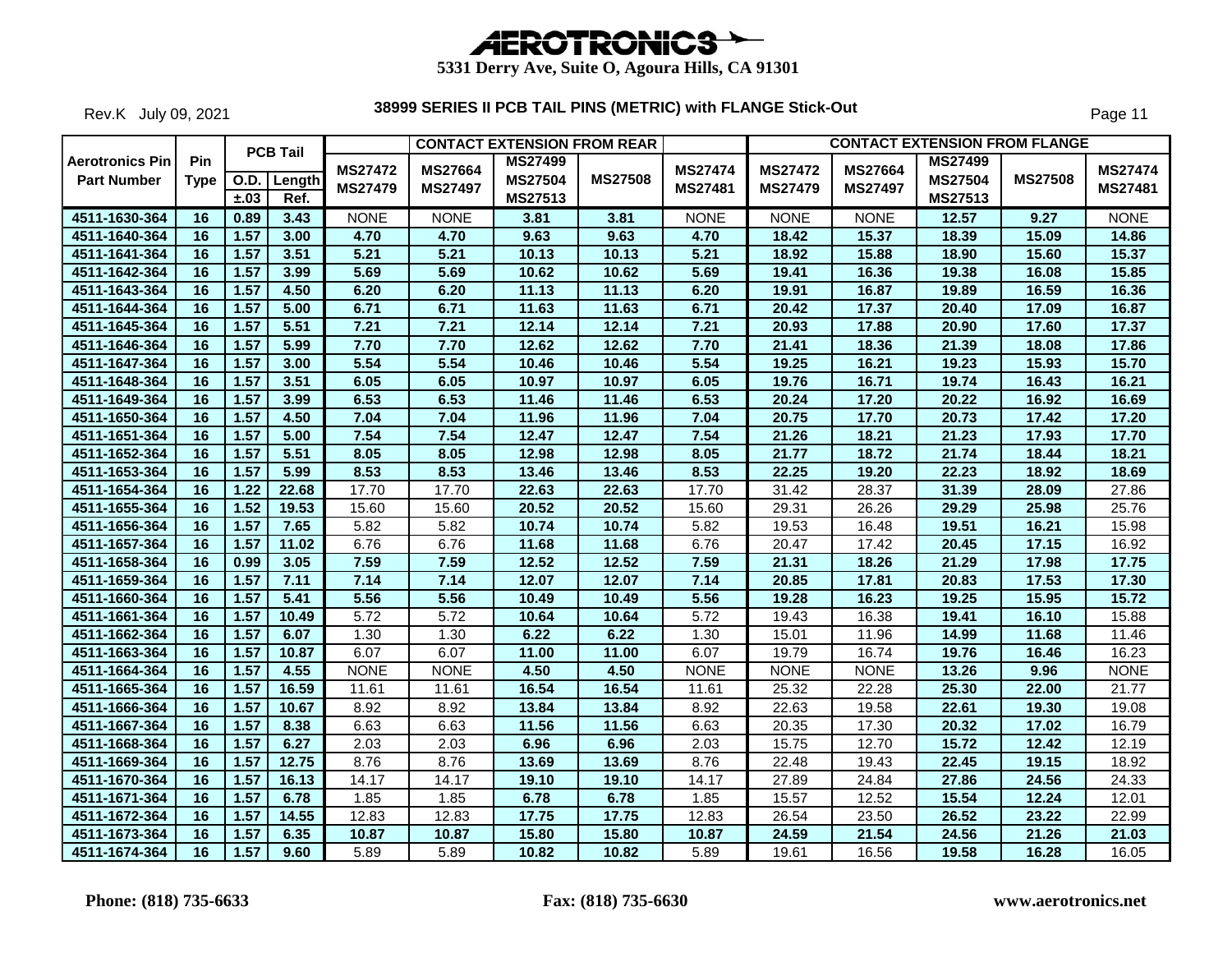Rev.K July 09, 2021

|                        |                 |      | <b>PCB Tail</b>     |                |                | <b>CONTACT EXTENSION FROM REAR</b> |                |                |                |                |                    | <b>CONTACT EXTENSION FROM FLANGE</b> |                |
|------------------------|-----------------|------|---------------------|----------------|----------------|------------------------------------|----------------|----------------|----------------|----------------|--------------------|--------------------------------------|----------------|
| <b>Aerotronics Pin</b> | <b>Pin</b>      |      |                     | <b>MS27472</b> | <b>MS27664</b> | <b>MS27499</b>                     |                | <b>MS27474</b> | <b>MS27472</b> | <b>MS27664</b> | <b>MS27499</b>     |                                      | <b>MS27474</b> |
| <b>Part Number</b>     | <b>Type</b>     | ±.03 | O.D. Length<br>Ref. | MS27479        | <b>MS27497</b> | <b>MS27504</b><br>MS27513          | <b>MS27508</b> | MS27481        | <b>MS27479</b> | <b>MS27497</b> | MS27504<br>MS27513 | <b>MS27508</b>                       | MS27481        |
| 4511-1675-364          | 16              | 1.57 | 8.00                | 4.01           | 4.01           | 8.94                               | 8.94           | 4.01           | 17.73          | 14.68          | 17.70              | 14.40                                | 14.17          |
| 4511-1676-364          | 16              | 1.57 | 9.65                | 14.20          | 14.20          | 19.13                              | 19.13          | 14.20          | 27.91          | 24.87          | 27.89              | 24.59                                | 24.36          |
| 4511-1677-364          | 16              | 1.57 | 11.43               | 7.44           | 7.44           | 12.37                              | 12.37          | 7.44           | 21.16          | 18.11          | 21.13              | 17.83                                | 17.60          |
| 4511-1678-364          | 16              | 1.57 | 8.18                | 3.25           | 3.25           | 8.18                               | 8.18           | 3.25           | 16.97          | 13.92          | 16.94              | 13.64                                | 13.41          |
| 4511-1679-364          | 16              | 1.57 | 9.78                | <b>NONE</b>    | <b>NONE</b>    | 5.66                               | 5.66           | <b>NONE</b>    | <b>NONE</b>    | <b>NONE</b>    | 14.43              | 11.13                                | <b>NONE</b>    |
| 4511-1680-364          | 16              | 1.57 | 13.26               | 9.55           | 9.55           | 14.48                              | 14.48          | 9.55           | 23.27          | 20.22          | 23.24              | 19.94                                | 19.71          |
| 4511-1681-364          | 16              | 1.57 | 10.03               | 5.11           | 5.11           | 10.03                              | 10.03          | 5.11           | 18.82          | 15.77          | 18.80              | 15.49                                | 15.27          |
| 4511-1682-364          | 16              | 1.57 | 7.65                | 5.94           | 5.94           | 10.87                              | 10.87          | 5.94           | 19.66          | 16.61          | 19.63              | 16.33                                | 16.10          |
| 4511-1683-364          | 16              | 1.57 | 11.30               | 6.38           | 6.38           | 11.30                              | 11.30          | 6.38           | 20.09          | 17.04          | 20.07              | 16.76                                | 16.54          |
| 4511-1684-364          | 16              | 1.57 | 21.64               | 20.07          | 20.07          | 24.99                              | 24.99          | 20.07          | 33.78          | 30.73          | 33.76              | 30.45                                | 30.23          |
| 4511-1685-364          | 16              | 1.57 | 10.08               | 7.95           | 7.95           | 12.88                              | 12.88          | 7.95           | 21.67          | 18.62          | 21.64              | 18.34                                | 18.11          |
| 4511-1686-364          | 16              | 1.57 | 24.00               | 18.36          | 18.36          | 23.29                              | 23.29          | 18.36          | 32.08          | 29.03          | 32.05              | 28.75                                | 28.52          |
| 4511-1687-364          | 16              | 1.57 | 20.65               | 18.90          | 18.90          | 23.83                              | 23.83          | 18.90          | 32.61          | 29.57          | 32.59              | 29.29                                | 29.06          |
| 4511-1688-364          | 16              | 1.57 | 13.00               | 11.25          | 11.25          | 16.18                              | 16.18          | 11.25          | 24.97          | 21.92          | 24.94              | 21.64                                | 21.41          |
| 4511-1689-364          | 16              | 1.57 | 4.83                | 5.31           | 5.31           | 10.24                              | 10.24          | 5.31           | 19.02          | 15.98          | 19.00              | 15.70                                | 15.47          |
| 4511-1690-364          | 16              | 1.37 | 3.51                | 3.91           | 3.91           | 8.84                               | 8.84           | 3.91           | 17.63          | 14.58          | 17.60              | 14.30                                | 14.07          |
| 4511-1691-364          | 16              | 1.02 | 5.08                | 4.47           | 4.47           | 9.40                               | 9.40           | 4.47           | 18.19          | 15.14          | 18.16              | 14.86                                | 14.63          |
| 4511-1692-364          | 16              | 1.57 | 6.35                | 11.86          | 11.86          | 16.79                              | 16.79          | 1.19           | 25.58          | 22.53          | 25.55              | 22.25                                | 11.35          |
| 4511-1200-365          | 12              | 2.06 | 16.33               | 8.92           | 8.92           | 13.84                              | 13.84          | 8.92           | 22.63          | 19.58          | 22.61              | 19.30                                | 19.08          |
| 4511-1201-365          | 12              | 2.06 | 12.01               | 4.60           | 4.60           | 9.53                               | 9.53           | 4.60           | 18.31          | 15.27          | 18.29              | 14.99                                | 14.76          |
| 4511-1202-365          | $\overline{12}$ | 2.06 | 6.17                | <b>NONE</b>    | <b>NONE</b>    | 3.68                               | 3.68           | <b>NONE</b>    | <b>NONE</b>    | <b>NONE</b>    | 12.45              | 9.14                                 | <b>NONE</b>    |
| 4511-1203-365          | 12              | 2.06 | 13.28               | 5.87           | 5.87           | 10.80                              | 10.80          | 5.87           | 19.58          | 16.54          | 19.56              | 16.26                                | 16.03          |
| 4511-1204-365          | 12              | 2.06 | 3.99                | 5.44           | 5.44           | 10.36                              | 10.36          | 5.44           | 19.15          | 16.10          | 19.13              | 15.82                                | 15.60          |
| 4511-1205-365          | 12              | 2.06 | 5.41                | 8.59           | 8.59           | 13.51                              | 13.51          | 8.59           | 22.30          | 19.25          | 22.28              | 18.97                                | 18.75          |
| 4511-1206-365          | 12              | 2.06 | 6.20                | 7.59           | 7.59           | 12.52                              | 12.52          | 7.59           | 21.31          | 18.26          | 21.29              | 17.98                                | 17.75          |
| 4511-1207-365          | 12              | 2.06 | 22.35               | 14.81          | 14.81          | 19.74                              | 19.74          | 14.81          | 28.52          | 25.48          | 28.50              | 25.20                                | 24.97          |
| 4511-1208-365          | 12              | 2.03 | 17.93               | 11.68          | 11.68          | 16.61                              | 16.61          | 11.68          | 25.40          | 22.35          | 25.37              | 22.07                                | 21.84          |
| 4511-1210-365          | 12              | 2.06 | 3.68                | 3.66           | 3.66           | 8.59                               | 8.59           | 3.66           | 17.37          | 14.33          | 17.35              | 14.05                                | 13.82          |
| 4511-1211-365          | 12              | 2.06 | 4.57                | 4.55           | 4.55           | 9.47                               | 9.47           | 4.55           | 18.26          | 15.21          | 18.24              | 14.94                                | 14.71          |
| 4511-1230-365          | 12              | 2.06 | 7.62                | 13.31          | 13.31          | 18.24                              | 18.24          | 13.31          | 27.03          | 23.98          | 27.00              | 23.70                                | 23.47          |
| 4511-1231-365          | 12              | 2.06 | 14.99               | 15.14          | 15.14          | 20.07                              | 20.07          | 15.14          | 28.85          | 25.81          | 28.83              | 25.53                                | 25.30          |
| 4511-1240-365          | 12              | 2.06 | 3.00                | 4.70           | 4.70           | 9.63                               | 9.63           | 4.70           | 18.42          | 15.37          | 18.39              | 15.09                                | 14.86          |
| 4511-1241-365          | 12              | 2.06 | 3.51                | 5.21           | 5.21           | 10.13                              | 10.13          | 5.21           | 18.92          | 15.88          | 18.90              | 15.60                                | 15.37          |
| 4511-1242-365          | 12              | 2.06 | 3.99                | 5.69           | 5.69           | 10.62                              | 10.62          | 5.69           | 19.41          | 16.36          | 19.38              | 16.08                                | 15.85          |
| 4511-1243-365          | $\overline{12}$ | 2.06 | 4.50                | 6.20           | 6.20           | 11.13                              | 11.13          | 6.20           | 19.91          | 16.87          | 19.89              | 16.59                                | 16.36          |
| 4511-1244-365          | $\overline{12}$ | 2.06 | 5.00                | 6.71           | 6.71           | 11.63                              | 11.63          | 6.71           | 20.42          | 17.37          | 20.40              | 17.09                                | 16.87          |